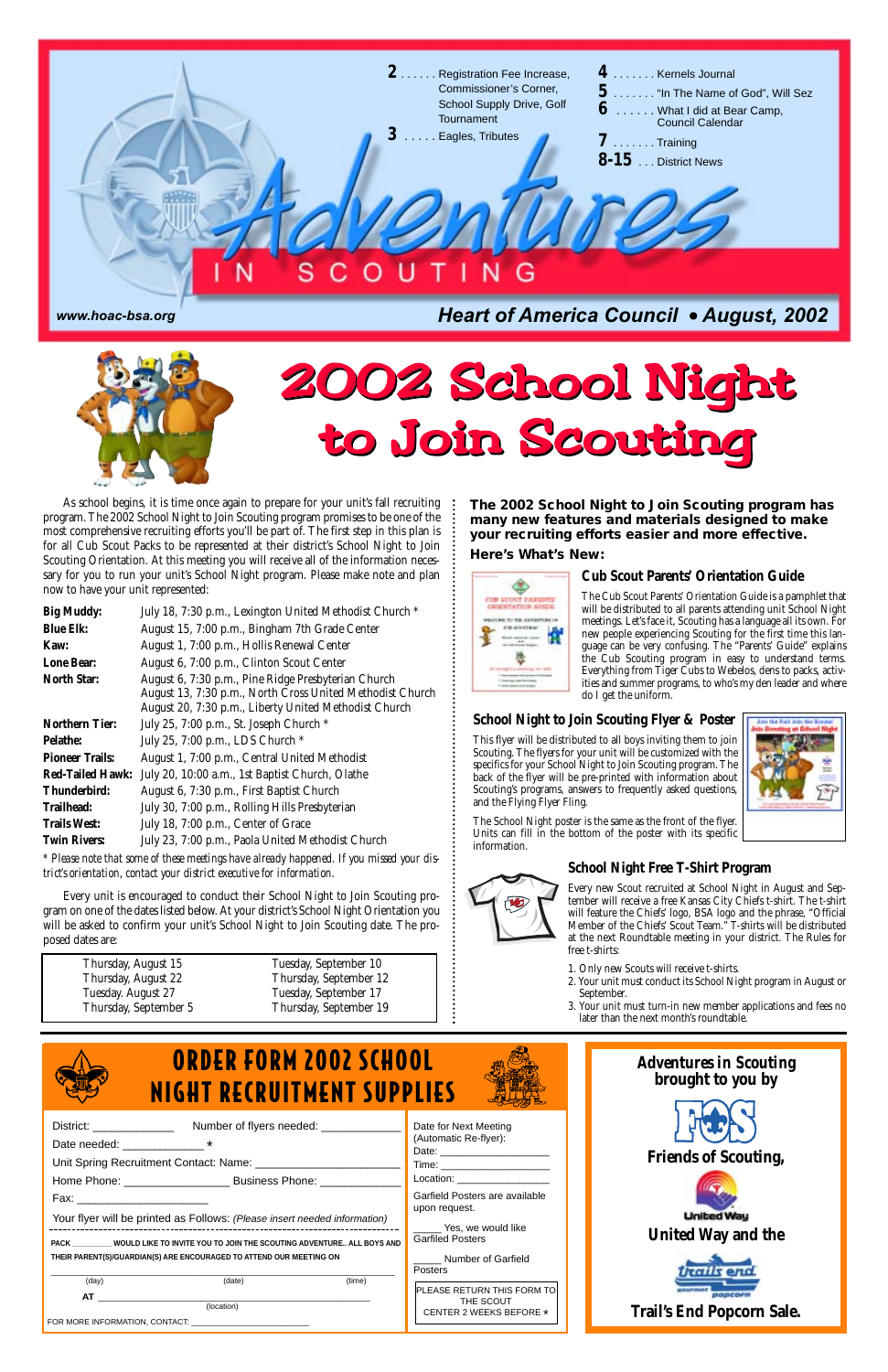#### **Prorated Membership Fee Schedule** ( Based on the new \$10.00 fee)

Our great council was a quality council in 2001 for the seventh consecutive year. A great deal of the credit for that noteworthy achievement goes to the 738 (66% of 1169 total) Cub Packs, Scout Troops, and Venture Crews who earned the Quality Unit award. Two critical elements to a Quality Unit are its program and its membership recruiting. The Commissioner Team is responsible for helping units succeed and our goals in 2002 include increasing the number and percentage of units that earn the

Quality Unit distinction. August and September are critical months for program planning and for membership recruiting! As a commissioner team we need to be involved with our units and our visits need to focus on these critical elements during this time of the year.

With the excellent resources provided during the June Planing Fairs in each district, units typically do their program planning for the coming school year during the summer. Using monthly themes, they can schedule their meeting activities, outdoor opportunities, and special events to maximize the fun and adventure for the Scouts. Planning is key! Remember the seven P's! How are your units doing in that department? The units heading toward earning the Quality Unit award will be planning and scheduling now for a fun program that will attract and retain members. Beyond encouraging and facilitating this planning process to take place, commissioners can also be a wealth of knowledge about program ideas that have worked well in other units. Our council and district membership committees have been organizing a terrific fall membership campaign that all units should appreciate! Dates are set for School Nights, presenters are being trained for very effective meetings, and the Kansas City Chiefs are providing a terrific T-shirt for new Scouts who register and pay in August and September. While the campaign focuses on Tiger and Cub Scout recruiting (our area of greatest challenge the past two years), it can also help Troops recruit new Boy Scouts. All healthy and successful units must continuously recruit new members to replace the Scouts who each year move on to the next level and to grow a little! Commissioners play a key role in the unit's successful membership drive by being knowledgeable about the School Night programs, by encouraging units to participate, and by attending those recruiting night programs to lend support and guidance. Commissioners, your leadership during the next two months will pay dividends later as we strive for more Quality Units and reach even more youth in our community with our excellent values-based program!

# **Registration Fee Increase January 1, 2003**

Beginning January 1, 2003, the Boy Scouts of America will increase its registration fee from \$7.00 to \$10.00 per year for traditional members. This increase will affect youth and adults registered in packs, troops, teams, crews, and ships, as well as, council and district volunteers.

The \$10.00 prorated fees will become effective for any traditional membership (whether it is recharter, new, additional registration, etc..) with a membership effective date of January 1, 2003, or later. Membership that has an effective date of December 1, 2002, or earlier will be charged the \$7.00 prorated fee. The registration fees will be based on the unit's or the member's membership effective date regardless of when the work is completed or what month the membership system is in.

Here are questions and answers and the prorated fees to help you plan for the new registration fees.

#### **Questions and Answers on the Registration Fee Increase**

#### **1. When will the fee increase be effective?**

The fee increase will be effective January 1, 2003.

**2. What is the fee increase?**

The fee will increase from \$7.00 to \$10.00 per year for any traditional Membership and be prorated at 85 cents per month. See the fee schedule.

> *Rudintedsen*<br>What local Scouter is the<br>seen across the country<br>Answer on page 7 What local Scouter is the creator of the small statue of liberty seen across the country?

- **3. Will the December charter renewals be affected by the increase?** YES, the December charter renewals will be affected by the fee increase because Their new membership effective date is January 1, 2003.
- **4. Will the November charter renewals be affected by the increase?** NO, the November charter renewals will not be affected by the fee increase if the Renewal has an effective date of December 1, 2002.
- **5. Will all traditional adult fees increase?**

There will be a Par 3 competition and a silent auction to top off the day's festivities

YES, the registration fee will increase to \$10.00 per year for all traditional adults. This includes adults that are registered in packs, troops, teams, crews, and ships, As well as council and district volunteers.

- **6. Will this affect Merit Badge Counselors?** YES, if merit badge counselors choose to pay a registration fee and the effective Date is January 1, 2003, then they must pay the \$10.00 fee.
- **7. Will the transfer fee remain the same?** YES, the transfer fee will remain at \$1.00.
- **8. Will the charter fee remain the same?**
- YES, the charter fee will remain at \$20.00
- **9. Can January renewals be posted in December business or by December 31, 2002, and pay the \$7.00 fee?**

NO, because their new effective date is January 1, 2003. They must pay the \$10.00 fee.

#### **10) Do the additional members that are added for December business on**

#### **January 2, 2003, pay the new fee?**

If the member's membership effective date is postdated to December 1, 2002, than the fee will be \$7.00 or prorated. If the member's membership effective date is January 1, 2003, or after, than the fee will be \$10.00 or prorated.

#### **11) Will the Learning For Life fee also change?**

NO, the Learning for Life group and post will remain the same at \$5.00 for Youth/adult for groups and \$7.00 for post per year for youth/adult.

**Salvation Army School**

**Supply Drive**

"I wish I could personally thank everyone, I didn't know where to turn."

These were words expressed by a mother who had just received a box of new school supplies for her children. The Salvation Army was able to help this family because members of our community gave them their time and donations to make a

difference.

Imagine a child's embarrassment at having to go to school on the first day without any school supplies. There Heart of America Council would like to invite all volunteers to help make a difference in a child's life. If we could save even one child from

this humiliation we have accomplished a huge task.



Following is a list of some of the school supplies that the Salvation Army is trying to collect. There has been a barrel placed at the Council Service Center for any donations to be placed. The collection barrel will be located at the Council Service Center until August 8th. Any donations of school supplies received after the 8th will

#### be forwarded to the Salvation Army. If you have any questions regarding this collection drive, please call (816) 942-9333 ext. 122. **Pencils #2 Lead Pencil Boxes (Clear)**

**Pencil Pouches (Zippers) Dry Erase Markers Colored Pencils Red Checking Pencils Pens-Red, Blue & Black**

**3 Subject Notebooks 5 Subject Notebooks Kindergarden (Big Chief Writing Paper Pads) Index Cards-Lined & Unlined About 10 packs each White Paper-linsed**

**Binders – 1 inch & 1 \_ Inch Sheet Protectors Dividers-5 tab & 8**

**K-3rd Grade Scissors 4th – 6th Grade Scissors (Left & Right Handed) Glue Sticks Liquid Glue (about 50 Each) Kleenex (about 50-75 boxes) Ziplock Baggies – Gallon Size Combination – Master Locks Folders – pronged & un-pronged Also, the ones with both prong & un-pronged Crayons Colored Markers Water Colors Erasers Protractors Calcualtor**

# **AUGUST + SEPTEMBER = PROGRAM + MEMBERSHIP**

| <b>MONTH</b> | <b>PRORATED RATE</b> | <b>MONTH</b> | <b>PRORATED RATE</b> |
|--------------|----------------------|--------------|----------------------|
|              | 0.85                 | 10           | 8.50                 |
|              | 1.70                 |              | 9.35                 |
| ≏            | 2.55                 | 12           | 10.00                |
|              | 3.40                 | 13           | 10.85                |
| 5            | 4.25                 | 14           | 11.70                |
| 6            | 5.10                 | 15           | 12.55                |
|              | 5.95                 | 16           | 13.40                |
|              | 6.80                 |              | 12.25                |
|              | 7.65                 | 18           | 15.10                |

*Answer on page 7*

## **2002 Boy Scout - Gus S. Wetzel Memorial Golf Tournament**

#### **Set for Sunday September 8th**

The Boy Scouts of America – Heart of America Council and Meadow Lake Country Club in Clinton, Missouri, invite you to participate in the 21st Annual Boy Scout – Gus S. Wetzel Memorial Golf Tournament. The tournament will start at approximately 8 a.m. and end around 1:30 p.m. All proceeds raised will benefit the operation of H. Roe Bartle Scout Reservation located near Osceola, MO.

This event is possible through the assistance of many sponsors and volunteers. We would like to recognize our major sponsors for making this event possible.

**Golden Valley Country Market, Clinton, Missouri Wal-Mart, Clinton, Missouri Hilty Quarries, Inc., Clinton, Missouri Aquila, Inc. (formerly Missouri Public Service/Energy One) Edward Jones Financial Services, Clinton, Missouri**



Both men and women may team up for the scramble. There is an entry fee of \$50 per person. This fee includes a practice round, lunch, gifts, and a fantastic 18 holes of golf.

There will be a 42-team maximum. For more information, please contact *Gary Smith* at (660) 885-5124.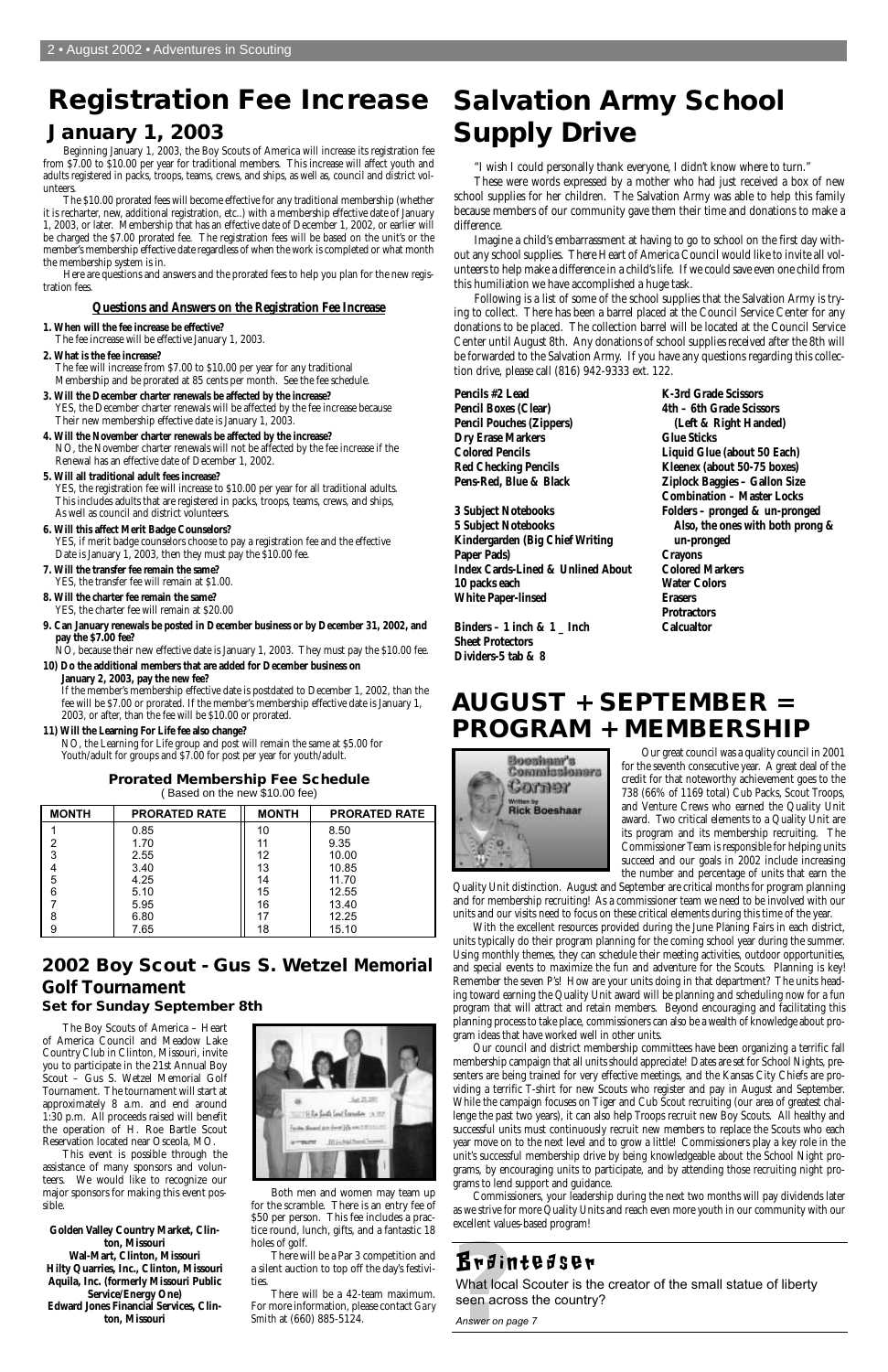

## **Tribute Funds**

### **In Memory Of:**

**William Gard Howard** Rod and Judy Davis William and Iva Gross Mildred Fulhage Rotary Club of Sh Jeffrey Whittle Larry and Gerry Perry Gary and Elizabeth Leach Helen Edwards Cornelius and Constance Neufeld Gary and Joyce Robas Bonnie Danley Mrs. E.W. Eikermann Margaret Webb Shirley Howard Caroline Weaver Patricia Giovinazzo Harold and Majorie Swope Orvin and Mavis Plucker Mary McArthur Harlan and Betty Trennepohl Gene and Judith Seifert Robert and Joanne Howard J. R. and Ruth Majors Margaret Horacek Stanley and Dorothy Martin Virginia Reed Beverly Kriehn Karen and Grant Bogle Barbara and Leonard Bierman Howard and Ann Broers Ron and Katharine Bales Etcyl and Ruth Blair

Sharon and Shirley Martin John and Margaret Stubbs William Guilofoyle Jennifer and Joseph Kyner Douglas and Ruth Miller Warren and Betty Schmidt Don and Peggy Johnston Bill and Beverly Mullarky Fred and Yvonne Schnittker Lou and Walter Gehlback Sonia Silverstein Mr. and Mrs. R. W. Hartman Mr. and Mrs. Arnie Kratchman Eugene Augustine Vivian Fleming Carol North

#### **Michael "Mickey" Van Wey**

Office for Civil Rights (OCR) Charles Sedgwick Linda Mitchell Harley and Doris Barger Mary and Larry Morris Donald and Rita Jacobsmeyer Timothy Morrow Herbert and Lana Farnsworth James and Linda Heffernan Edward Deane Linda Kuchenthal Ralph and Karen Erickson Suzanne and William Grote Carmen Dodson and Family Shirley and Lynn Wybar Kurt Giedinghayer Dave and Karen Ward

Gerald and Katherine Nevans Dian and Tom Buckley, Jr. National Treasury Employees Union D. J. and Claire Fitzgerald Irma Sue and Robert Shirk, Jr. Sandra and James Daft Patricia and Wallace Fails Mr. and Mrs. Harold Calkins David and Carol Howell Kenneth and Charlene Naylor

**Cliff Tozier** Phil Starr Barry Starr Janet and William Culver David and Carole Tozier Stephen and Dorothy Tozier

#### **Robert Dowling**

Kathryn Robertson Saint Luke's Shawnee Mission Health System Mary Kundrot John and Ann Bossing Topeka FMLP Club Henry and Helen Maggard Cinda Williams Mark and Karen Hatcher Charles Cashman Joni and Kerry Stonestreet Employees of Commerce Bank's Information Technology's Department Mr. and Mrs. Russell Hill Catherine Knight Don and Phyllis Evans Ross and Maxine Cook

Nancy and David Eleeson Ardyce Fee Larry and Dianne Lux and Family Jay and Faye Haefele Dennis and Julie Ellerbach Dorothy Chambling Betty Hastings Associated Wholesale Grocers/Meat Department Molly McConnell Tameshia Miller Addie Horn Diana Billings Jerry Edney Brett Gardner Rhonda Lotus Deanna Gabel Mike Cucchiara Jay Weatherly Marty Menien Nancy Shepard Systems Material Handling Company **Edward E. Frizell,II** Rew Management Services, LLC

**Eugene Morales** Benecia Carmack James and Ann Morales Shirley Johannsen Katie and John Wood Cheryl and William Vogel John Conte Dan Sublette Michael Swartz and Family Johnny Swartz

Anonymous William and Dorothy McDonald Monroe and Mary Gunter Mr. and Mrs. Bill Burgess

**Aaron Miller** Donald and Nancy Darish

John or Diane Kowalik Robert and Sharon Sklenar Kim Barron Mr. and Mrs. Roger Hansen John and Mary Walker Steven and Pamela Zoet Donald or Marlene Pickens

**Gary Hayes** Anne and James Terry, Jr.

#### **Gregory Parker** Leslie Parker

**Gerald M."Jerry" Lively** Ronald B. Stang

**Charles Earl Strong** The Ireland Company and Surety Bonds

**Helen M. Bates** LCDR Richard and P. Elaine Bates

**John Thompson** Robert and Vera Myers **Joseph Cook** Steve and Debra Roberts Jeffrey Cook

### **Larry Hay**

Shirley Hay **Laura May Fain**

Martha Yelton Clifford Fain Frank Fain

**Barbara Winn Barton** Mrs. T. M. Higgins, Jr.

**Timothy Michael Bennett** BBR Snackers, Inc Mark and Melanie Warner Floyd Hastings

**May Louise Degenfelder** Mr. and Mrs. Dan Wheatcroft

### **In Memory Of:**

**Jeff Richardson** Kent and Judith Richardson

**Kyle Spies** Greg Spies

**Matthew M. Howell** Mary Kay Howell

**Joseph T. Mackey** Mary Kay Howell

| <b>DISTRICT</b>       | <b>UNIT</b> | <b>NAME</b>                      | <b>DISTRICT</b>    | <b>UNIT</b> | <b>NAME</b>           |
|-----------------------|-------------|----------------------------------|--------------------|-------------|-----------------------|
| North Star            | 1333        | Jesse Adam McCollum              | Red-Tailed Hawk    | 265         | Michael               |
| North Star            | 1354        | Nicholas Joseph Smith            | Red-Tailed Hawk    | 315         | Kyle Rob              |
| North Star            | 1395        | Benjamin Alan Croskell           | Thunderbird        | 1003        | <b>Bradley J</b>      |
| North Star            | 1408        | Jeremy Charles Staats            | Thunderbird        | 1042        | <b>Brian Mi</b>       |
| North Star            | 1412        | Tyler Sean Griffin               | Thunderbird        | 1042        | Benjamin              |
| North Star            | 1433        | Ralph W. Blount                  | Thunderbird        | 1042        | Nathanie              |
| North Star            | 1433        | George Franklin Potter           | Thunderbird        | 1042        | Nicholas              |
| North Star            | 1460        | Elisha Thomas Woods              | Thunderbird        | 1077        | David M               |
| North Star            | 1494        | <b>Cameron Donald Cloutier</b>   | Thunderbird        | 1098        | Michael               |
| North Star            | 1495        | <b>Matthew Brian Roberts</b>     | Thunderbird        | 1195        |                       |
| North Star            | 1495        | William Wallace Hoverder         | Thunderbird        | 1210        | Zachary               |
| North Star            | 1495        | <b>Joel Robert Burnett</b>       | Thunderbird        | 1210        | Travis Le<br>Jeremiah |
| North Star            | 1180        | Richard P. White III             | Thunderbird        | 1220        | <b>Todd An</b>        |
| Northern Tier         | 91          | John Michael Kamphaus            | Thunderbird        | 1220        | Nicholas              |
| Northern Tier         | 91          | David Hall VanAuken              |                    |             |                       |
| Northern Tier         | 91          | Scott E. Coffey                  | Thunderbird        | 1220        | David Jo              |
| Northern Tier         | 91          | Christopher W. Rhoades           | Thunderbird        | 1245        | Sean Lee              |
| Northern Tier         | 91          | Richard K. Stuckey               | Thunderbird        | 1251        | Travis Da             |
| Northern Tier         | 91          | Derek Matthew Low                | <b>Thunderbird</b> | 1255        | Richard:              |
| Northern Tier         | 91          | Nathan D. Johnson                | Thunderbird        | 1262        | Andrew.               |
| Northern Tier         | 93          | Ryan F. Miles                    | Thunderbird        | 1264        | Michael               |
| Northern Tier         | 93          | Derek James Zarda                | Thunderbird        | 1285        | Robert J.             |
| Northern Tier         | 123         | Thomas Marlo Messner             | Thunderbird        | 1285        | Michael               |
| Northern Tier         | 185         | <b>Britton Wade Hoover</b>       | Thunderbird        | 1323        | Chris Ad              |
| Northern Tier         | 185         | Ian Trevor Thomas                | Thunderbird        | 1391        | <b>Brad Mio</b>       |
| Northern Tier         | 185         | Daniel Paul Sanford              | Thunderbird        | 1391        | Kyle Lee              |
| Northern Tier         | 185         | <b>Matthew Charles Vossler</b>   | <b>Thunderbird</b> | 1391        | Clinton 1             |
| Northern Tier         | 189         | Nathaniel David Baker            | Thunderbird        | 1631        | Joseph Pa             |
| Northern Tier         | 199         | Colin Nicholas Reed              | Thunderbird        | 1911        | Stephen'              |
| Northern Tier         | 199         | Adam Michael Grace               | Trail Head         | 10          | <b>Blair Ma</b>       |
| Northern Tier         | 199         | <b>Ross Thomas Boomer</b>        | Trail Head         | 10          | Arthur K              |
| Northern Tier         | 199         | <b>Chase McNeall Kester</b>      | Trail Head         | 10          | Robert L              |
| Northern Tier         | 247         | Phillip Arthur Showalter         | Trail Head         | 10          | Samuel I              |
| Northern Tier         | 247         | Kyle Austin Sissom               | Trail Head         | 92          | Robert V              |
| Northern Tier         | 351         | Camden Kyle Deringer             | Trail Head         | 256         | Scott Gle             |
| Northern Tier         | 351         | Christopher Michael Wood         | Trail Head         | 257         | Daniel Ja             |
| Northern Tier         | 351         | <b>Gene Philip Bailey</b>        | Trail Head         | 284         | Benjamin              |
| Pelathe               | 55          | <b>Patrick Alexander Denning</b> | <b>Trail Head</b>  | 387         | Mark Mo               |
| Pelathe               | 55          | Jason Vincent Vannicola          | Trail Head         | 387         | Eric Will             |
| Pelathe               | 59          | <b>Thomas Scott Shmalberg</b>    | Trail Head         | 395         | Seth Car              |
| Pelathe               | 62          | Cary Harcourt Britt              | <b>Trail Head</b>  | 396         | Jonathan              |
| <b>Pioneer Trails</b> | 1024        | Matthew D. Carlson               | Trail Head         | 396         | Derrick <sup>1</sup>  |
| <b>Pioneer Trails</b> | 1024        | Nathaniel E. Johnson             | <b>Trail Head</b>  | 396         | Ian Nash              |
| <b>Pioneer Trails</b> | 1024        | Stephen Paul Cutelli             | Trail Head         | 396         | John J. N             |
| <b>Pioneer Trails</b> | 1050        | Adam Joseph Latz                 | Trail Head         | 396         | Peter The             |
| <b>Pioneer Trails</b> | 1059        | John Roger Blessing              | Trail Head         | 457         | Jeffrey M             |
| <b>Pioneer Trails</b> | 1060        | Larry O'Dell Marshall Jr.        | Trail Head         | 483         | Daniel Jo             |
| <b>Pioneer Trails</b> | 1061        | Jason Robert Conley              | Trail Head         | 786         | Michael               |
| <b>Pioneer Trails</b> | 1061        | Alex William Claster             | <b>Twin Rivers</b> | 63          | Nathan I              |
| <b>Pioneer Trails</b> | 1087        | Thomas Adam Wisnieski            | <b>Twin Rivers</b> | 74          | <b>Brian Pat</b>      |
| <b>Pioneer Trails</b> | 1150        | Dylan Avery Aldrich              | <b>Twin Rivers</b> | 74          | Matthew               |
| <b>Pioneer Trails</b> | 1165        | Stephen Keith Pangborn           | <b>Twin Rivers</b> | 74          | John Rar              |
| Red-Tailed Hawk       | 122         | Hunter Kimbrough Re`             | Twin Rivers        | 100         | Jeffrey R             |
| Red-Tailed Hawk       | 122         | Aaron Francis Lilly              | <b>Twin Rivers</b> | 100         | Zachary               |
| Red-Tailed Hawk       | 122         | Kyle Edward Fricke               | <b>Twin Rivers</b> | 105         | Joshua Pa             |
| Red-Tailed Hawk       | 201         | Michael Jeffrey Lunsford         | <b>Trails West</b> | 83          | Scott Jan             |
| Red-Tailed Hawk       | 222         | Jess , Davis Mooney              | <b>Trails West</b> | 83          | Jeffrey D             |
| Red-Tailed Hawk       | 222         | Cassidy Herrick Cheray           | <b>Trails West</b> | 86          | David Al              |
| Red-Tailed Hawk       | 222         | <b>Kiel Ashton Tompkins</b>      | <b>Trails West</b> | 86          | <b>Austin W</b>       |
| Red-Tailed Hawk       | 222         | Brian Christopher Sullivan       | <b>Trails West</b> | 108         | Jordan A              |
| Red-Tailed Hawk       | 225         | Graham Wessels Morsch            |                    |             |                       |
| Red-Tailed Hawk       | 240         | <b>Brian Paul Smith</b>          | <b>Trails West</b> | 108         | "Joshua"              |
| Red-Tailed Hawk       | 265         | Austin Reed Shain                | <b>Trails West</b> | 186         | Matthew               |
| Red-Tailed Hawk       | 265         | Kenneth Patrick Healy            | <b>Trails West</b> | 401         | Matthew               |
| Red-Tailed Hawk       | 265         | James Michael Linn               | <b>Trails West</b> | 401         | Jonathan              |

| ľ | <b>NAME</b>                                           |
|---|-------------------------------------------------------|
|   | <b>Jesse Adam McCollum</b>                            |
|   | Nicholas Joseph Smith                                 |
|   | Benjamin Alan Croskell                                |
|   | Jeremy Charles Staats<br>Tyler Sean Griffin           |
|   | Ralph W. Blount                                       |
|   | George Franklin Potter                                |
|   | Elisha Thomas Woods                                   |
|   | <b>Cameron Donald Cloutier</b>                        |
|   | Matthew Brian Roberts                                 |
|   | William Wallace Hoverder                              |
|   | <b>Joel Robert Burnett</b><br>Richard P. White III    |
|   | John Michael Kamphaus                                 |
|   | David Hall VanAuken                                   |
|   | Scott E. Coffey                                       |
|   | Christopher W. Rhoades                                |
|   | Richard K. Stuckey                                    |
|   | Derek Matthew Low                                     |
|   | Nathan D. Johnson<br>Ryan F. Miles                    |
|   | Derek James Zarda                                     |
|   | <b>Thomas Marlo Messner</b>                           |
|   | <b>Britton Wade Hoover</b>                            |
|   | <b>Ian Trevor Thomas</b>                              |
|   | Daniel Paul Sanford                                   |
|   | <b>Matthew Charles Vossler</b>                        |
|   | Nathaniel David Baker<br>Colin Nicholas Reed          |
|   | Adam Michael Grace                                    |
|   | <b>Ross Thomas Boomer</b>                             |
|   | <b>Chase McNeall Kester</b>                           |
|   | Phillip Arthur Showalter                              |
|   | <b>Kyle Austin Sissom</b>                             |
|   | Camden Kyle Deringer<br>Christopher Michael Wood      |
|   | <b>Gene Philip Bailey</b>                             |
|   | Patrick Alexander Denning                             |
|   | Jason Vincent Vannicola                               |
|   | <b>Thomas Scott Shmalberg</b>                         |
|   | Cary Harcourt Britt                                   |
|   | Matthew D. Carlson<br>Nathaniel E. Johnson            |
|   | Stephen Paul Cutelli                                  |
|   | <b>Adam Joseph Latz</b>                               |
|   | John Roger Blessing                                   |
|   | Larry O'Dell Marshall Jr.                             |
|   | Jason Robert Conley<br>Alex William Claster           |
|   |                                                       |
|   | Thomas Adam Wisnieski<br>Dylan Avery Aldrich          |
|   | Stephen Keith Pangborn                                |
|   | Hunter Kimbrough Re`                                  |
|   | Aaron Francis Lilly                                   |
|   | Kyle Edward Fricke                                    |
|   | Michael Jeffrey Lunsford                              |
|   | Jess , Davis Mooney                                   |
|   | Cassidy Herrick Cheray<br><b>Kiel Ashton Tompkins</b> |
|   | Brian Christopher Sullivan                            |
|   | <b>Graham Wessels Morsch</b>                          |
|   | <b>Brian Paul Smith</b>                               |
|   | Austin Reed Shain                                     |
|   | Kenneth Patrick Healy                                 |
|   | James Michael Linn                                    |

| <b>DISTRICT</b>                         |
|-----------------------------------------|
| Red-Tailed Haw<br>Red-Tailed Haw        |
|                                         |
| Thunderbird<br>Thunderbird              |
| Thunderbird                             |
| Thunderbird                             |
| Thunderbird                             |
| Thunderbird<br>Thunderbird              |
| Thunderbird                             |
| Thunderbird                             |
| Thunderbird                             |
| Thunderbird                             |
| Thunderbird<br>Thunderbird              |
| Thunderbird                             |
| Thunderbird                             |
| Thunderbird                             |
| Thunderbird<br>Thunderbird              |
| Thunderbird                             |
| Thunderbird                             |
| Thunderbird                             |
| Thunderbird<br>Thunderbird              |
| Thunderbird                             |
| Thunderbird                             |
| Thunderbird                             |
| <b>Trail Head</b>                       |
| Trail Head<br>Trail Head                |
| Trail Head                              |
| Trail Head                              |
| Trail Head<br>Trail Head                |
| Trail Head                              |
|                                         |
| Trail Head<br>Trail Head                |
| <b>Trail Head</b>                       |
| Trail Head<br>Trail Head                |
| Trail Head                              |
| Trail<br>Trail Head<br>Trail Head       |
|                                         |
| <b>Trail Head</b><br>Trail<br>Head      |
| Trail<br>Head                           |
| Twin<br><b>Rivers</b>                   |
| <b>Twin Rivers</b>                      |
| Rivers<br>Twin<br>Twin<br><b>Rivers</b> |
| Rivers<br>Twin                          |
| Twin<br><b>Rivers</b>                   |
| Twin<br><b>Rivers</b>                   |
| Trails<br>West<br>Trails<br>West        |
| Trails<br>West                          |
| West<br><b>Trails</b>                   |
| <b>Trails West</b>                      |
| Trails West<br><b>Trails West</b>       |
| <b>Trails West</b>                      |
| <b>Trails West</b>                      |
|                                         |

| <b>DISTRICT</b>    | <b>UNIT</b> | <b>NAME</b>                                 |
|--------------------|-------------|---------------------------------------------|
| Red-Tailed Hawk    | 265         | Michael Robert Conlan                       |
| Red-Tailed Hawk    | 315         | Kyle Robert Charlesworth                    |
| Thunderbird        | 1003        | <b>Bradley John Lincoln</b>                 |
| Thunderbird        | 1042        | <b>Brian Michael Cavender</b>               |
| Thunderbird        | 1042        | Beniamin Alexander Afton                    |
| Thunderbird        | 1042        | Nathaniel James McWilliams                  |
| Thunderbird        | 1042        | Nicholas Alan McWilliams                    |
| Thunderbird        | 1077        | David Michael Adams                         |
| Thunderbird        | 1098        | Michael Scott Wormington                    |
| Thunderbird        | 1195        | Zachary Earl Whitehurst                     |
| Thunderbird        | 1210        | Travis Lee Gerhardt                         |
| Thunderbird        | 1210        | Jeremiah Mark Anderson                      |
| Thunderbird        | 1220        | <b>Todd Andrew Weston</b>                   |
| Thunderbird        | 1220        | Nicholasm Andrew Yasso                      |
| Thunderbird        | 1220        | David Joseph Walz                           |
| Thunderbird        | 1245        |                                             |
| Thunderbird        | 1251        | Sean Lee Harper<br><b>Travis David Reis</b> |
|                    |             |                                             |
| Thunderbird        | 1255        | Richard Scott Riddle                        |
| Thunderbird        | 1262        | <b>Andrew James Thompson</b>                |
| Thunderbird        | 1264        | <b>Michael Scott Rice</b>                   |
| Thunderbird        | 1285        | Robert J. Thompson                          |
| Thunderbird        | 1285        | Michael Robert Knudsen                      |
| Thunderbird        | 1323        | Chris Adam Brixey                           |
| Thunderbird        | 1391        | <b>Brad Michael Lancaster</b>               |
| Thunderbird        | 1391        | Kyle Lee Lancaster                          |
| Thunderbird        | 1391        | <b>Clinton Patrick Lauby</b>                |
| Thunderbird        | 1631        | Joseph Patrick Fitzsimmons                  |
| Thunderbird        | 1911        | <b>Stephen Thomas Snow</b>                  |
| <b>Trail Head</b>  | 10          | <b>Blair Matthew Tudas</b>                  |
| <b>Trail Head</b>  | 10          | <b>Arthur Kent Beyer</b>                    |
| <b>Trail Head</b>  | 10          | Robert Lou Morrison                         |
| <b>Trail Head</b>  | 10          | Samuel Louis Muha                           |
| Trail Head         | 92          | Robert William Kubiak                       |
| <b>Trail Head</b>  | 256         | Scott Glen Allen                            |
| Trail Head         | 257         | Daniel James Wilson                         |
| Trail Head         | 284         | Benjamin Aaron Harkins                      |
| Trail Head         | 387         | Mark McCann Rummans                         |
| <b>Trail Head</b>  | 387         | Eric William Lorenzen                       |
| <b>Trail Head</b>  | 395         | <b>Seth Carl Sinovic</b>                    |
| <b>Trail Head</b>  | 396         | Jonathan C. Carabetta                       |
| Trail Head         | 396         | Derrick William Maples                      |
| <b>Trail Head</b>  | 396         | Ian Nash Michaels                           |
| Trail Head         | 396         | John J. Michaels                            |
| Trail Head         | 396         | Peter Thomas McGah                          |
| Trail Head         | 457         | <b>Jeffrey Mark Amos</b>                    |
| <b>Trail Head</b>  | 483         | Daniel Joseph Sullivan                      |
| Trail Head         | 786         | Michael Reid Bowes                          |
| <b>Twin Rivers</b> | 63          | Nathan Frederick Broshear                   |
| <b>Twin Rivers</b> | 74          | <b>Brian Paul Bowers</b>                    |
| <b>Twin Rivers</b> | 74          | Matthew James Zabloudil                     |
| <b>Twin Rivers</b> | 74          | John Ransom                                 |
| <b>Twin Rivers</b> | 100         | <b>Jeffrey Robert Rumans</b>                |
| Twin Rivers        | 100         | Zachary Charles Clark                       |
| <b>Twin Rivers</b> | 105         | Joshua Paul Furish                          |
| Trails West        | 83          | Scott James Quaife                          |
| Trails West        | 83          | Jeffrey Dale Terry Jr.                      |
| Trails West        | 86          | David Alan Trenary                          |
|                    | 86          |                                             |
| Trails West        |             | Austin William Ray                          |
| <b>Trails West</b> | 108         | Jordan Andrew Davis                         |
| Trails West        | 108         | "Joshua" Tyler Davis                        |
| Trails West        | 186         | <b>Matthew David Burns</b>                  |
| Trails West        | 401         | <b>Matthew David Kautz</b>                  |
| Trails West        | 401         | Jonathan Rogers Sherry                      |
|                    |             |                                             |

|                                 |              | agles                                                               |
|---------------------------------|--------------|---------------------------------------------------------------------|
| <b>DISTRICT</b>                 | UNIT         | <b>NAME</b>                                                         |
| <b>Blue Elk</b>                 | 763          | Nathan David Stamps                                                 |
| <b>Blue Elk</b>                 | 1175         | Samuel Avery Hunt                                                   |
| Blue Elk                        | 1175         | Alan Thomas Simpson                                                 |
| <b>Blue Elk</b>                 | 1175         | Josef Nels Frein                                                    |
| <b>Blue Elk</b>                 | 1202         | Donald Kyle Robinson                                                |
| <b>Blue Elk</b>                 | 1204         | Caleb Jaris Billings                                                |
| <b>Blue Elk</b>                 | 1204         | Jason Christopher Helton                                            |
| Blue Elk                        | 1204         | <b>Andrew James Dunning</b>                                         |
| Blue Elk                        | 1206         | David Kelly Stockton                                                |
| <b>Blue Elk</b><br>Blue Elk     | 1206<br>1206 | Joshua A. Baggs<br>Josh Allen Pardun                                |
| <b>Blue Elk</b>                 | 1209         | Stephen R. Goodwillie                                               |
| Blue Elk                        | 1209         | Neal Alan McEldowney                                                |
| Blue Elk                        | 1216         | <b>Edward Perry Johnson</b>                                         |
| Blue Elk                        | 1216         | <b>Matthew Jacob Fleming</b>                                        |
| Blue Elk                        | 1216         | Daniel Evan Nixon                                                   |
| <b>Blue Elk</b>                 | 1216         | Aaron Bryan Beck                                                    |
| <b>Blue Elk</b>                 | 1221         | John Alan Henry-Rhoads                                              |
| Blue Elk                        | 1223         | Van Michael Wilson                                                  |
| Blue Elk                        | 1226         | <b>Thomas Ronald Shotwell</b>                                       |
| Blue Elk                        | 1228         | Charles Eugene Wilhelm                                              |
| Blue Elk                        | 1312         | Eric Austin Strader                                                 |
| <b>Blue Elk</b>                 | 1312         | Jacob Ryan Welsh                                                    |
| <b>Blue Elk</b>                 | 1347         | Brian David Wiemann                                                 |
| Blue Elk                        | 1362         | Kevin Tommas Farrell                                                |
| <b>Blue Elk</b><br>Blue Elk     | 1382<br>1382 | Richard Alan Reynolds                                               |
| Blue Elk                        | 1382         | Joshua Eugene Price<br>John Merion Wilson                           |
| <b>Blue Elk</b>                 | 1492         | <b>Charles Keneally</b>                                             |
| Blue Elk                        | 1492         | Edward Lee Money                                                    |
| <b>Blue Elk</b>                 | 1813         | Travis Rea Myers                                                    |
| Blue Elk                        | 1813         | Michael Andrew Kempf                                                |
| Blue Elk                        | 7873         | Sean Burnett Smith                                                  |
| Kaw                             | 33           | <b>Michael Robert Davis</b>                                         |
| Kaw                             | 45           | Jonathan Steven Rupert                                              |
| Kaw                             | 145          | Johnathan Randall Emery                                             |
| Kaw                             | 304          | Thomas Austin Herndon                                               |
| Kaw                             | 304          | Douglas Norman Brewer Jr.                                           |
| Kaw                             | 357          | Joshua Jae Ferris                                                   |
| Kaw                             | 357          | Michael James Stephenson                                            |
| Kaw<br>Kaw                      | 366<br>366   | Dustin Lee Hilt<br>Matthew Eric Van Vliet                           |
| Kaw                             | 740          | Christopher G. Wood III                                             |
| Lone Bear                       | 1398         | Kevin Dale Curry                                                    |
| Lone Bear                       | 1404         | <b>Jeffrey Patrick Hendricks</b>                                    |
| Lone Bear                       | 1514         | Michael S. Glazier                                                  |
| North Star                      | 1009         | <b>Kevin Allan Simms</b>                                            |
| <b>North Star</b>               | 1009         | <b>Kyle Sandrock</b>                                                |
| <b>North Star</b>               | 1122         | Lloyd Lapore III                                                    |
| North Star                      | 1155         | Kevin Patrick Kelly                                                 |
| <b>North Star</b>               | 1247         | Daniel Edward Reckman                                               |
| <b>North Star</b>               | 1247         | Kyle Jackson McNabb                                                 |
| <b>North Star</b>               | 1249         | <b>Brent Donald Dunkel</b>                                          |
| <b>North Star</b>               | 1249         | <b>Andrew Morrison Fisher</b>                                       |
| North Star<br><b>North Star</b> | 1261<br>1261 | <b>Christopher Robert Kennaley</b><br><b>Matthew Robert Petcoff</b> |
| <b>North Star</b>               | 1288         | Tim Heintz                                                          |
| North Star                      | 1309         | Joshua Craig Voight                                                 |
| <b>North Star</b>               | 1309         | Shawn William Courter                                               |
| <b>North Star</b>               | 1333         | Jonathan Michael Coyne                                              |
| North Star                      | 1333         | Jeffrey Alan Whisman                                                |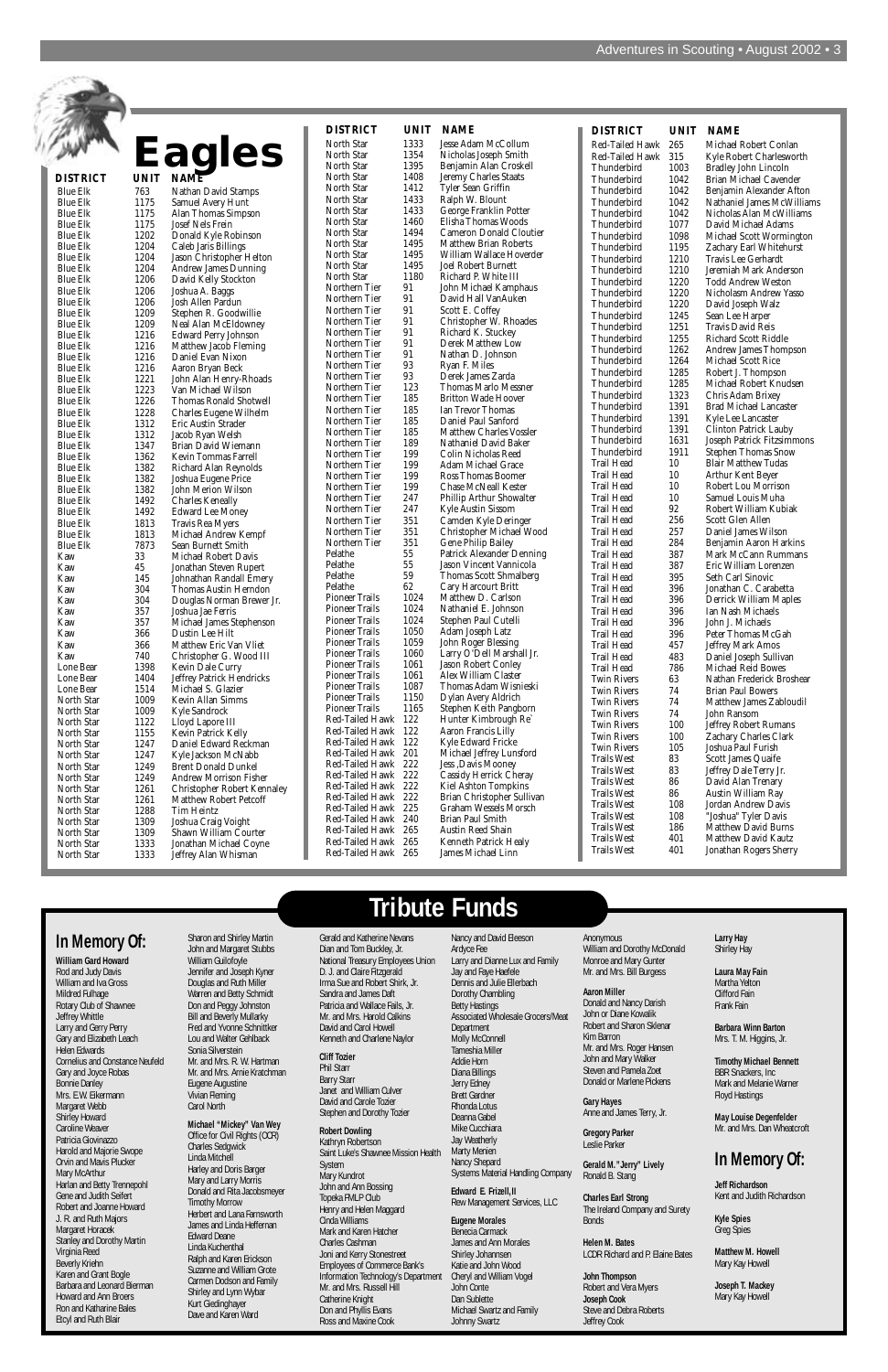

|                 | District: _______________________ Unit: Pack / Troop / Crew / Post (Circle one) |  |
|-----------------|---------------------------------------------------------------------------------|--|
| Unit:__________ |                                                                                 |  |
|                 |                                                                                 |  |
|                 |                                                                                 |  |
|                 |                                                                                 |  |
|                 |                                                                                 |  |
|                 |                                                                                 |  |

◯ Yes, we will also be participating in the Show n' Sell.

| 2002 Popcorn Sale Unit |
|------------------------|
| <b>Commitment Form</b> |
|                        |

**Please return to:** Heart of America – Attention Lori Gooding 10210 Holmes Rd., Kansas City, MO 64131



#### **How To Do a Show N Sell**

Setting up a display of your Trail's End Popcorn at a mall, place of worship, library, grocery store, or other high traffic area is a great way to add extra income to your sale. If fact, it has been proven that units who have done a Show N Sell in addition to the Take Order sale have increased their unit profit by 57%. This requires you to purchase product in advance in order to sell it on site. Keep in mind that any left over product can be used to fulfill orders from your regular Take Order Sale.

A unit that is doing Show N Sell for the first time should not order more than 50% of their prior year's Take Order Sale. If a unit is selling Popcorn for the first time, contact your District Popcorn Kernel for help in determining your order. Remember there is no risk of left over product. Any left over product will be applied to your Take Order amount or return on distribution day.

#### **Why Do A Show N Sell?**

The Show N Sell provides valuable sales training and gives Scouts a chance to earn their own way. It builds self-confidence and creates a fun and safe selling environment. The additional funds raised can help to provide a better Quality Program.

Prior to your Show N Sell, contact your store or event organizer to gain permission and set up times and dates!

- Focus on Scouting instead of the product. "Would you like to support Scouting by
- purchasing popcorn today?" The money raised will help our Troop attend summer camp.
- Be specific on what the money will be used for.

#### **How Much Product Should You Order?**

- Sale Starts Saturday, September 14.
- Show n' Sell order due to Council Service Center By 5:00 p.m. on Wednesday, September 25.
- Show n' Sell Pick-up Friday, October 4, 3:00 p.m. to 6:00 p.m. and Saturday, October 5, 8:00 am to 1:00 p.m.
- Sale Ends Sunday, November 3.
- Orders Due to Council Service Center Wednesday, November 6 by 5:00 pm. Orders must include Unit Master Record, Unit Summary Sheet, Prize order Form, and Top Salesman Form. You can order popcorn and prizes on-line, please fax in your Unit Master Record to (816) 942-8086, or drop it off by 5:00 p.m. at the Council Service Center.
- Popcorn Pick-Up Friday, November 22 and Saturday, November 23. Payment – Payment must be received by Friday, January 3 2003

#### **Show N Sell Information Store Front/Public Gathering**

#### **Pre Show N Sell**

- Attend Your District Popcorn Training.
- Set up a schedule, with specific times for each boy to participate.
- Show N Sell popcorn orders must be submitted to the council by 5:00 p.m. on Wednesday, September 25th.
- Pick up you Show N Sell popcorn order on October 4th, 3-6:00 p.m., or 5th, 8:00 a.m. to 1:00 p.m. • Decide what your sale site will look like. (i.e. Pictures of your unit at events, banners advertising
- the product you are selling, etc...)
- Have the boys practice how they will ask people to buy their popcorn.

#### **Show N Sell Day**

- You will need to have the following: product, tables, chairs, posters, activity displays, tape, product for samples, sample cups, etc.
- Advertise the Popcorn Kernel's Name and phone #. Many people will order again.
- Make sure boys are in their uniform. • Have a money box with approximately \$20 in change.

#### **What To Say**

#### **Door-to-Door Show N Sell**

- Distribute an allotted amount of popcorn to each Scout. Scouts can cover a specified neighborhood and sell and fill orders on the spot.
- Parents can use a Show N Sell method at their desks or work areas.

**Prizes** – Units can order prizes for the popcorn they sell during their Show N Sell. Units can either add up the total prize points for the popcorn sold in their Show N Sell and order a prize(s) for the unit, or allow each boy to put the points toward their own popcorn prize.

**Any left over product from the Show N Sell can be applied to your Take Order sale needs. See the "How to Fill Out Paperwork" instructions. Look under "What to do with Left Over Popcorn".**

### **Dates to Remember**

All Districts Except Pelathe

#### **Pelathe District Timeline**

## **POPCORN TRAINING DATES**

**All Trainings are Scheduled from 7-9:00 p.m. All 45 min. Trainings will begin at 7:00 p.m.**

# **32% UNIT PROFIT IF TRAINED**



**The Winning Team** 



- Sale Starts Saturday, November 2
- Sale Ends Sunday, December 1
- Orders due to Council Service Center Monday, December 2nd, by 5:00 p.m. Orders must include Unit Master Record, Unit Summary Sheet, Prize order Form, and Top Salesman Form. You can order popcorn and prizes on-line, please fax in your Unit Master Record to (816) 942-8086, or drop it off by 5:00 p.m. at the Council Service Center.
- Popcorn Pick-up Saturday, December 7
- Payment Due Payment must be received by Friday, January 10, 2003



**Thursday August 15th, 2002** Wallace Park Paola, Kansas

**Tuesday August 27th, 2002** Council Service Center 10210 Holmes Road Kansas City, MO

**Wednesday August 28th, 2002** Colonial Presbyterian Church Terrace Room 9500 Wornall Road Kansas City, MO

**Thursday August 29th, 2002** Johnson County Rolling Hills Church 9300 Nall

**Friday September 6th, 2002** Bingham 7th Grade Center 1716 Speck Road Independence, MO

**Monday September 9th, 2002 Lone Bear** 1st United Methodist Church Corner of Gay St. & College St. Rm # 132

#### **Tuesday September 10th, 2002** North Cross United Methodist Church 1321 N.E. Vivian Road Kansas City, MO

**Wednesday September 11th, 2002** Western Johnson County Olathe Library – Annex Bldg. 127th & Black Bob

**Thursday September 12th, 2002** Council Service Center 10210 Holmes Rd. Kansas City, MO

**Wednesday September 25th, 2002 (Pelathe)** Langston Hughes Elementary 1101 George Williams Way Lawrence, Kansas



#### **2002 New Products**

**The New 3-Way Tin**

**7 oz. Gourmet Cheese Corn 7 oz. Gourmet White Cheddar Cheese Corn 26 oz. Caramel Corn w/ Peanuts**

#### **The 24 Pack**

**4 Delicious Flavors – 6 of Each Unbelievable Butter Regular Butter Butter Light Kettle Corn**

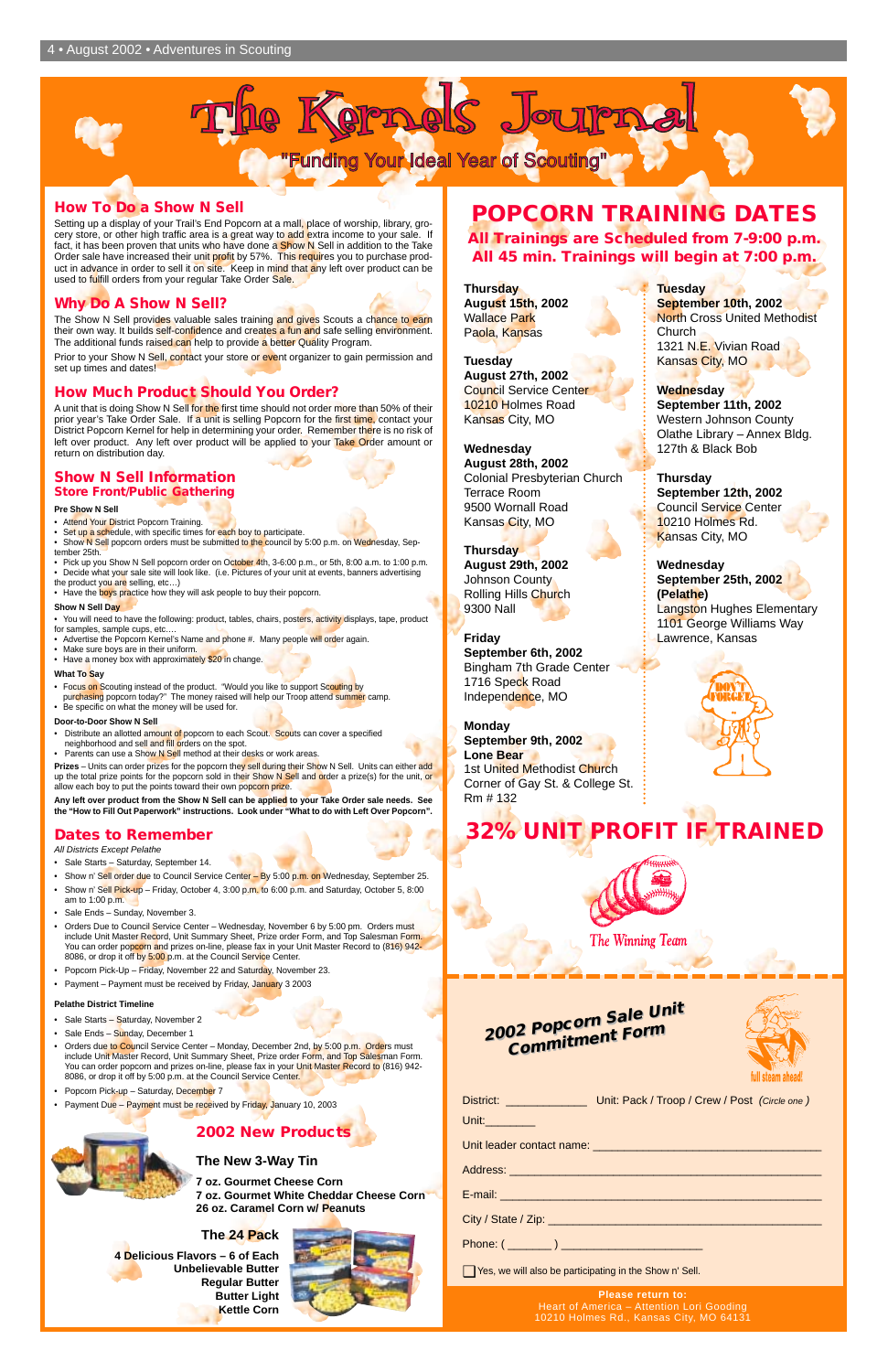### **"In The Name Of God"**

On June 10th, 2002, Troop 1046, chartered by St. Peter's Episcopal Church in Kansas City, Missouri, held its June Court of Honor.

Adil Shabbir, a Life Scout, received the Boy Scout Islamic Youth Award, "In The Name of God." This is truly an accomplishment considering that in 2001, only 125 Cub Scouts and 89 Boy Scouts earned this award nation-wide.



Adil is a sophomore at Blue Valley High School. He is a member of both the soccer and wrestling teams in addition to Scouts. Adil stated that one of his goals is to earn the rank of Eagle Scout.

On earning the Islamic Youth Award, Adil said, "a Scout is reverent, and I wanted to show that

I was." He also admits that his older brother played a part in his determination to earn the award. As a Cub Scout, his brother received the Cub Scout Islamic Award, "Bismillah." This



motivated Adil to earn the Boy Scout Islamic Award.

As a result of September 11th, Adil and his family have had to endure several hurtful

comments regarding their religious beliefs. Adil has used Scouting to help him, as well as his troop, to get through the difficult times.

A requirement of the Communications Merit Badge is to give a public speech to a group. Adil used this opportunity to educate his troop on the Muslim religion. In his presentation, Adil pointed out, that the name "Islam" means "Peace." He also showed the similarities of his faith to those of his troop members.

Adil, your award is certainly well deserved. Congratulations to you from the Pioneer Trails District, Heart of America Council, Boy Scouts of America.

For many years throughout Africa, legends have been passed down from generation to generation telling of strange beasts that remain hidden from human eyes. One legend tells of an animal described as a gigantic hippo-elephant, that the natives call Mokele Mbembe. Join a team of science investigators and follow the trail of this elusive creature to find out if it truly exists. After you pitch your tent at the Kibale Research Center, your quest begins. This overnight adventure includes: live animal presentations, hands-on activities, campfires, an evening snack and breakfast. For Boy Scouts ages 6-13!

There are specific nights set aside for groups of Boy Scouts ONLY!

For more information and to print out a registration form, go online at www.kansascityzoo.org. Or call the Zoo hotline to have a brochure and registration form mailed to you at (816) 513-5700 ext. 24673.

## **The Mystery of Mokele Mbembe:**

# **an African Overnight Adventure**

# **Urban Scouting Downtown Barbeque**

### **\$6.00 Donation Per Person or Packets of 20 Tickets for \$100.00**

Proceeds will benefit the yourth of the Urban Scouting Program

**5th Annual Urban Scouting Barbeque Friday, September 20, 2002 11:00 a.m. until 1:30 p.m. Rain or Shine!**

Come and enjoy a Kansas City Hamburger or Hotdog, baked beans, chips, and soda while supporting the Urban Scouting Program of the Heart of America Council. To purchase a ticket or a packet of twenty (20) tickets, simply call the Boy Scout contact below. Tickets will be available the day of the event!

> **For more information or to purchase tickets contact:** Charles Flowers, Urban Scouting Director at Boy Scouts of America 10210 Holmes Road Kansas City, MO 64131 (816) 942-9333

### **Where?**

Barney Allis Plaza located on the corner of 12th and Wyandotte in Downtown Kansas City, Missouri



### **Pioneer Trails 2002 District Committee**

| Chairman                        | <b>David</b>       |
|---------------------------------|--------------------|
| <b>Vice-Chairman</b>            | Fred D             |
| <b>Vice-Chairman</b>            | Dennis             |
| Commissioner                    | Bruce <sub>1</sub> |
| <b>Camping Chairman</b>         | Jay Ree            |
| <b>Activities Chairman</b>      | Michae             |
| <b>Advancement Chairman</b>     | Lloyd l            |
| <b>Membership Chair</b>         | Julie H            |
| Mic-O-Say Memorial Team         | Don C              |
| <b>Publicity/PR</b>             | Carol J            |
| Relationships                   | John V             |
| <b>Scouts with Disabilities</b> | Carole             |
| <b>Training</b>                 | Norm               |
| <b>District Director</b>        | Matt C             |
| <b>Sr. District Executive</b>   | Romar              |
| <b>District Executive</b>       | Brian T            |

| <b>Chairman</b>                 |                                     |  |
|---------------------------------|-------------------------------------|--|
| <b>Vice-Chairman</b>            |                                     |  |
| <b>Vice-Chairman</b>            |                                     |  |
| Commissioner                    |                                     |  |
| <b>Camping Chairman</b>         |                                     |  |
| <b>Activities Chairman</b>      | Michael Grimaldi 816-363-7949       |  |
| Advancement Chairman            |                                     |  |
| Membership Chair                |                                     |  |
| Mic-O-Say Memorial Team         |                                     |  |
| <b>Publicity/PR</b>             | Carol Jean DeFeo 816-942-0675       |  |
| <b>Relationships</b>            |                                     |  |
| <b>Scouts with Disabilities</b> | Carole Gaither  816-523-5380        |  |
| <b>Training</b>                 |                                     |  |
| <b>District Director</b>        | Matt Gettys  816-942-9333, ext. 171 |  |
| <b>Sr. District Executive</b>   | Roman Lee 816-942-9333, ext. 147    |  |
| <b>District Executive</b>       | Brian Tobler 816-942-9333, ext. 185 |  |
|                                 |                                     |  |





### **Big Muddy District Manpower**

| <b>District Commissioner</b> |                                  |  |
|------------------------------|----------------------------------|--|
| Membership Chair             |                                  |  |
| <b>Activities Chair</b>      |                                  |  |
| <b>Advancement Chair</b>     |                                  |  |
| <b>Camping Chair</b>         | Edward Gooseman H (816) 934-6316 |  |
| <b>Training Chair</b>        | Victor Greiger H (660) 259-4708  |  |
| <b>District Executive</b>    |                                  |  |

### **Trails West District Leadership**

**District Chairman District Vice Chairman District Finance Chair** . **District Membership Chair District Program Chair District Advancement Chair District Training Chair District Activities Chair District Camping Chair**  $\blacksquare$ **District Commissioner District Director** 

| Paul Morrison 913-438-3637         |  |
|------------------------------------|--|
| Keith Koenigsdorf 913-894-8948     |  |
| Pat Smith  913-338-3690            |  |
| Janice DeSalvo  913-393-0005       |  |
| Ed Hedges 913-768-1420             |  |
| Gene Bellner  913-894-2288         |  |
| Joe Ogilivie 913-492-3880          |  |
| Dave Elsey 913-829-4594            |  |
| Shawn Hudson  913-254-9548         |  |
| Doug Strieby 913-764-0547          |  |
| Alan Sanders 816-942-9333 ext. 158 |  |
|                                    |  |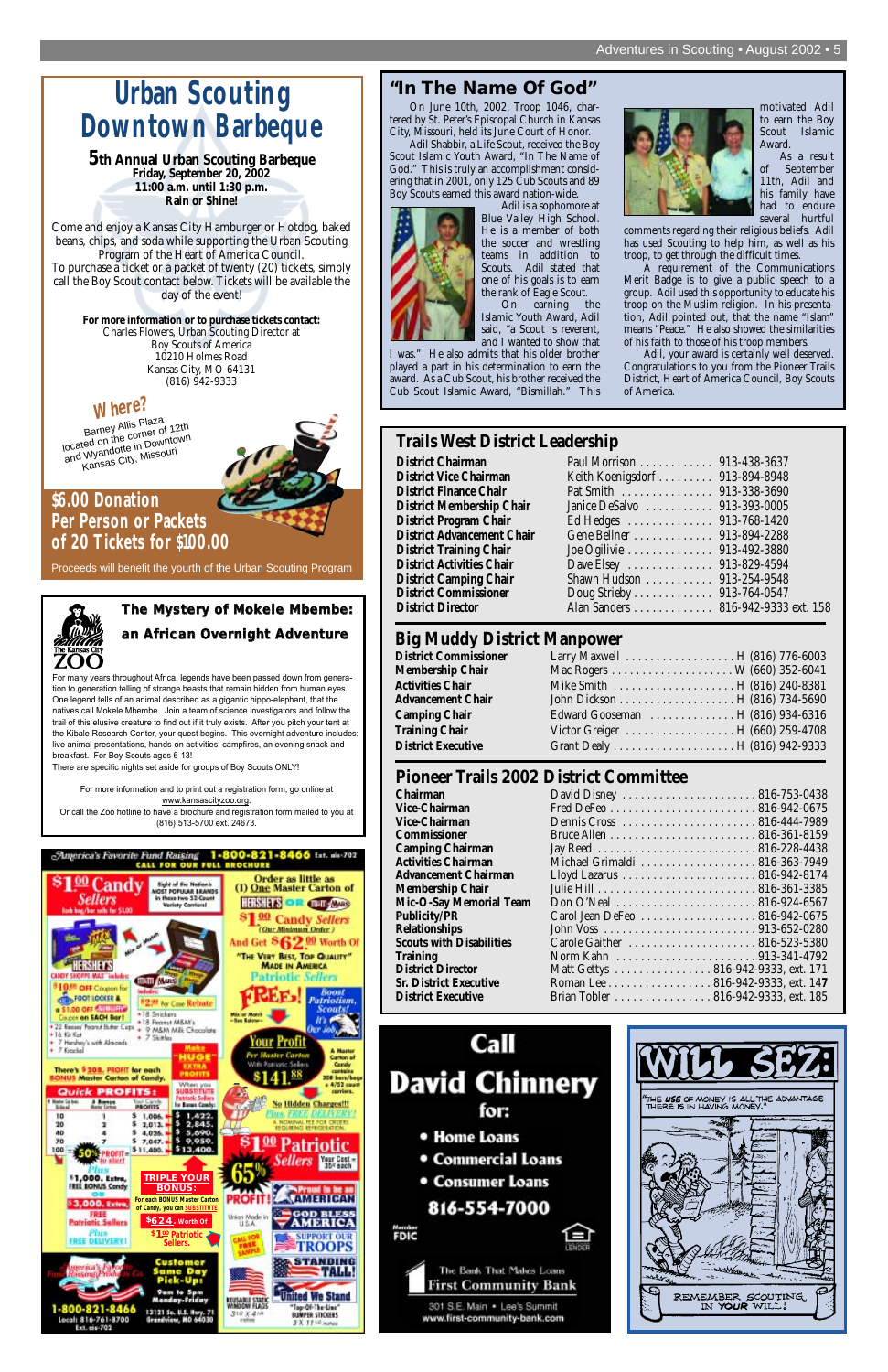## **What I did at Bear Camp; From a Dad**

Bear Camp was a blast despite a few ticks! The new areas at Naish were very impressive: TeePee Village, the Castle, the Fort, and Cunningham shelter. We were kept very busy, and some free time before dinner ther first day to lay down and relax was a welcome break! Some of the boys.. and dads.. even took a short nap. It was a little cold in the pool in the evening but we felt much cleaner after our swim. Even the food was good at camp but the best was making bacon and eggs and french toast on a hobo stove at the campsite. I was probably most impressed by the



friendliness and energy of the Staffers, and the quality of the program. The boys made stepping stones, shields, a stool, and a Wampum Pouch, as well as making fry bread, bread on a stick, and ants on a toilet seat, and were challenged by building and racing cucumber boats in the Vegetable Regatta. They played native American games and learned about the Indian culture, and learned about Johnny Appleseed's life... and much more. Coming Father's Day weekend was a great way to spend time with your son, and even the moms who came along looked like they were having a good time! Some of the adults learned to carry a small camp stool to the program areas... we don't all have as much stamina as the kids anymore! If you missed Bear Camp this year you missed a good time. Don't miss out next year!

Randy Warner Den Leader Pack 3316



*This activity was called "Ants on a Toilet Seat". First, you take part of an apple and you cut out the seeds and cut the middle into a circle. Then you put peanut butter on the apple and spread raisins on top of that. I had a great time doing it. Before I started doing it I thought it would taste gross and then I found out it tasted good. It was fun to try something new!*



*My friends and I played a gamed "Water Toss". The parents would stand on the top of the castle and we stood below. The parents threw the water bombs down and we tried to catch them and put them into our buckets. I had so much fun and we all got wet!*



*We went to see the Animal Man at camp. He told us about tree snakes. The one that he is holding is not venomous but it looks just like a venomous snake in Africa. He knew a lot about snakes. We all got to touch the snake. It was scaly. We also got to pet a ferret that was really fuzzy. We could only touch it behind its collar or it would bite!*



*This is a picture of me and my friends in Pack 631. We were on our way back from the Trading Post where we got some really cool stuff! I got a fan that lights up when it spins. I also got an Indian Arrowhead.*

#### **ADVENTURES IN SCOUTING**

Published January, February, March, April, May, June/July, August, September, October, November/December by the Heart of America Council, Boy Scouts of America. Mailed without charge to all Cubmasters, assistant Cubmasters, den leaders, den leader coaches, Webelos leaders, Scoutmasters, assistant Scoutmasters, Team Coaches, Explorer Advisors, assistant Explorer Advisors, Venturing crew leaders, unit chairmen, chartered organization representatives, district committee, all commissioners, all board members, and can be found on our website, www.hoacbsa.org

**PRESIDENT** David M. Lockton

**VICE PRESIDENTS** Clifford W. Illig Thomas J. McCullough Debra K. Turpin David J. Zimmer E. Frank Ellis

**TREASURER** Stephen M. Clifford **LEGAL COUNSEL** David A. Fenley

**COUNCIL COMMISSIONER** Richard T. Boeshaar

**SCOUT EXECUTIVE** James J. Terry

**EDITOR** Lori Gooding

## **August**

- **1** Naish Webelos Camp Session 10, Camp Sign-up, Theodore Naish Scout Reservation
- **2** Mic-O-Say Call Night
- **3** Asia-Pacific Jamboree, Japan
- **4** Naish Webelos Camp Session 11, Camp Sign-up, Theodore Naish Scout Reservation
- **4** Bartle Visitor's Day, H. Roe Bartle Res.
- **4** Mic-O-Say Warrior Ceremony
- **5** Rotary Camp, "July 15, 2002", 22310 E. Colbern Road
- **5** Mic-O-Say Call Night/Orientation
- **6** Mic-O-Say Brave Ceremony
- **8** Naish Webelos Camp Session 12, Camp Sign-up, Theodore Naish Scout Reservation
- **11** Naish Webelos Camp Session 13, Camp Sign-up, Theodore Naish Scout Reservation
- **14** Pow Wow Staff Meeting, Heart of America Council Service Center
- **15** OA LEC Meeting
- **17** COPE Weekend, See Registration Form, Theodore Naish Scout Reservation
- **17** Climbing Program, See Registration Form, Theodore Naish Scout Reservation
- **21** COPE Staff Meeting, Heart of America Council Service Center
- **21** Council Training Meeting, Heart of America Council Service Center
- **22** Woodbadge Pre-meeting, Heart of America Council Service Center
- **23** Introduction Weekend
- **24** Royals Day / Popcorn Kick-off, "August 9, 2002", Kauffman Stadium
- **28** Advancement Committee Meeting, Heart of America Council Service Center

## **September**

- **2** Labor Day
- **4** Day Camp Recognition, Heart of America Council Service Center
- **7** Bartle Work Day, H. Roe Bartle Scout Reservation
- **7** Rosh Hashanah
- **9** Fast of Gedaliah
- **10** Executive Board Meeting, Kansas City Club
- **11** Pow Wow, Heart of America Council Service Center
- **11** Camp Committee Meeting, Heart of America Council Service Center
- **13** Woodbadge 1st Weekend, Rotary Youth Camp
- **13** OA Fall Fellowship
- **14** Popcorn Begins, "September 14, 2002"
- **14** Commissioner's Luncheon, "September 7, 2002", Theodore Naish Scout Reservation
- **16** Yom Kippur
- **18** Good Turn Meeting, Heart of America Council Service Center
- **21** Bartle Work Day, H. Roe Bartle Scout Reservation
- **21** Climbing Program, See Registration Form, Theodore Naish Scout Reservation
- **21** COPE Weekend, See Registration Form, Theodore Naish Scout Reservation
- **23** Autumn Begins
- **25** Popcorn Show-N-Sell due, Heart of America Council Service Center
- **27** Woodbadge 2nd Weekend, Theodore Naish Scout Reservation
- **28** Shemini Atzeret









- 
- **29** Simchat Torah

### **Council Calendar**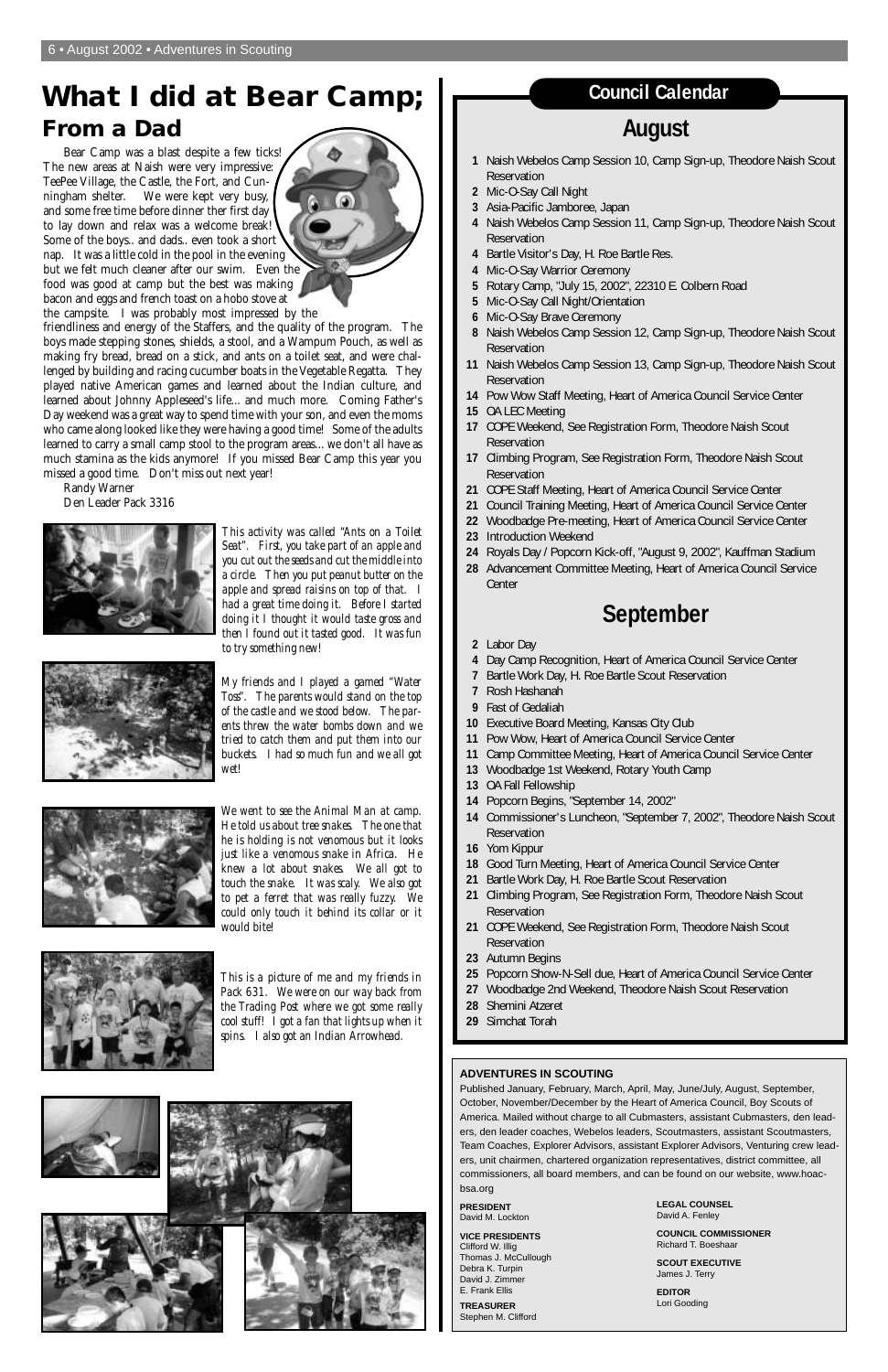Training

### **2003 CAMP SIGN-UP**

The 2003 camp draw will be held on October 16 and 17, 2002. The schedule will be as follows:

• Multiple units - two small units **(in council only)** may combine as long as their total number of Scouts who attended the 2001 or 2002 camping season does not exceed that draw's limit. There must be a separate draw card (maximum of 2) for each unit.

Draw position is based on 2001 or 2002 *actual* camp attendance (whichever is highest). To be included in a specific draw you *must* have had the proper #'s in 2001 or 2002 camp attendance and be prepared to sign-up the minimum in that draw for 2003.

Out-of-council troops will be placed on November 1, 2002.

Troops are required to pay a **non-refundable deposit of \$20.00 per Scout and leader** at the draw.

**NOTE:** Information will be mailed to each troop during late summer. Please refer to this mailing for specific details and explanation of the draw.

### **Order of the Arrow**



**Fall Induction Weekend August 23-24, 2002 at Naish Scout Reservation**

**Registration: Contact your Troop Representative or Scoutmaster**

| Who:     | All Ordeal Candidates (must pre-register), All<br>Brotherhood Candidates (must pre-register),<br>and All Arrowmen. |
|----------|--------------------------------------------------------------------------------------------------------------------|
| Purpose: | Fellowship, Induct Brotherhood and Ordeal<br>Candidates, Improve Camp Naish, Award<br>Coups.                       |



Meals: Provided for Brotherhood and Ordeal Candidates and those Arrowmen who pre-register.

## **CONGRATULATIONS! Aris Kalkofen**

On May 5th, 2002, Aris Kalkofen, of Venture Crew 91, received the first Venturing Silver Award in the Heart of America Council.

In addition to this honor, she has earned the Pancuts Powder Horn Award as well as the Gold Award, which is the highest honor a Girl Scout can achieve.

Congratulations Aris on receiving the Venturing Silver Award.

## **New 2002-2003 Booking Procedures for the Mic-O-Say Dancers**

Beginning with the 2002-2003 Dancing Season the Mic-O-Say Dancers will no longer accept bookings via our phone line. This year we are launching a new booking procedure and we ask that all requests for performances be made via our website at www.micosaydancers.org. We will begin accepting bookings on August 1st, 2002. Our Dancing season runs from the first of October 2002 through the end of April 2003.

All performance requests will be reviewed on the third Sunday of each month during the months of August through February. Groups seeking a performance will be notified via e-mail in the following week with final confirmation of acceptance or denial of the performance request. We strongly recommend that all requests be submitted before the Sunday deadline two months in advance. Requests submitted only one month in advance will still be subject to the same notification guidelines.

The requesting group's contact person will receive verification via e-mail that the request has been received by the Mic-O-Say Dancers. All requests will be considered in the order they are received, please do not submit a request more than once a month. Multiple request submission will not increase the "chances" of a performance's acceptance.

A small fee is charged for each performance. This fee helps offset our many expenses and provides funding for new dances and equipment.

Units will have the opportunity to provide up to three different dates for a requested performance. Every attempt will be made to schedule the unit's preferred date. However, should the unit choose to give us only one date then they must wait until the next review period to submit alternative dates, if the request is denied.

As our calendar fills up quickly, we recommend that requests be submitted as early as possible. Performance requests for any month may be submitted at any time during our dancing season.

We strongly suggest that requests made for the months of February and March should be submitted as early as possible for consideration.

*\*It is best to submit requests as early as possible for February and March.*

### **Calling All New Leaders !!**



**Are you a new leader — Not sure where to go for training?** 

#### **Fast Start training is your first step in the training process.**

For information — contact your committee chairman for a copy, or copies are available for checkout from the local council office. All Scout troops were given a copy at the June program planning fair.

#### **Where do you go after you have been fast start trained?**

#### **New leaders Essentials and Leader Specific Training is your next step.**

Hurry and get trained in your position and be qualified to wear the trained leader emblem.

Contact the district training chairman listed below, or search the council online calendar at www.hoac-bsa.org for training courses near you.

### **2002 Cub Scout Pow Wow**



You don't want to miss this years Pow Wow it will be held November 2nd at Truman High School in Independence. Cost if registered by October 4, 2002 is \$8. Registrations forms are available from roundtable, the resource area of the scout office, and downloadable from the Heart Of America website www.hoac-bsa.org.

Each district has set an attendance goal. Your attendance can help make that goal. We have many new and exciting courses available. Review a registration form to see which course you would like to attend.

### **Den Chief Training**

Training will be offered at Truman High School on November 2nd. Registration is limited to the first 100 den chiefs who register. No walk-in will be accepted. Registration forms are available from roundtable, downloadable from the council website, or at the council resource area.

### **ROTARY CAMP**

#### **August 5-9, 2003 \$120.00**

Rotary Camp provides Scouts with special needs in our council an exciting opportunity to experience a resident camp. This year's session is scheduled for August 5-9, 2003 at Rotary Camp, sponsored by Rotary Club #13 and located in Lee's Summit on the edge of Lake Jacomo.

The excellent facilities available include: pool, dining hall, pavilions, cabins and a beautiful campus. Scouts can participate in swimming, handicraft, Scoutcraft, a nature outpost program, campfires, and an enjoyment of the overall camping experience.

| BE.        | <b>Tom Newhard</b> | $(816)$ 254-6447   |
|------------|--------------------|--------------------|
| BМ         | Vic Geiger         | $(660)$ 259-4708   |
| KW         | Rhonda Brandon     | $(913)$ 722-3269   |
| LB         | Ray Norris         | (660) 747-2796     |
| <b>NS</b>  | <b>Ron Sanders</b> | $(816)$ 320-2292   |
| PI.        | <b>Casey Jones</b> | $(913)$ 301-3550   |
| PT         | Norman Kahn        | $(913)$ 341-4792   |
| NT         | <b>Judy Yeager</b> | $(913)$ 362-2029   |
| TB         | Kelsie Clark       | $(816)$ 430-5654   |
| TR         | Pam Thompson       | $(913) 294 - 2344$ |
| <b>RTH</b> | <b>Judy Day</b>    | $(913) 782 - 9046$ |
| TH         | Russ Lindsay       | $(913) 649 - 2956$ |
| TW         | Joe Ogilvie        | $(913)$ 492-3880   |
|            |                    |                    |

| Performance Request Submission Deadlines |                                                   |                        |
|------------------------------------------|---------------------------------------------------|------------------------|
| For a<br>Performance in:                 | Submit your request<br>by the third<br>Sunday in: | Performance<br>Fee of: |
| October                                  | August                                            | \$100                  |
| November                                 | September                                         | \$100                  |
| December                                 | October                                           | \$100                  |
| January                                  | November                                          | \$100                  |
| February*                                | December                                          | \$150                  |
| $March*$                                 | January                                           | \$150                  |
| April                                    | February                                          | \$150                  |

**WEDNESDAY, OCTOBER 16, 2002**

- \* 6:30 p.m. single units that camped 100 or more Scouts and full-time leaders
- \* 6:45 p.m. single units that camped 80-99 Scouts and full-time leaders
- \* 7:15 p.m. single units that camped 60-79 Scouts and full-time leaders
- \* 8:00 p.m. single units that camped 40-59 Scouts and full-time leaders

#### **THURSDAY, OCTOBER 17, 2002**

- \* 6:00 p.m. single units that camped 20-39 or more Scouts and full-time leaders
- 8:00 p.m. single and combined units that camped 19 or less Scouts and full-time leaders
- 8:45 p.m. combined units of any number based on camp, campsite availability

#### Single units only.

Jack P. Whitaker

### Srainteasea.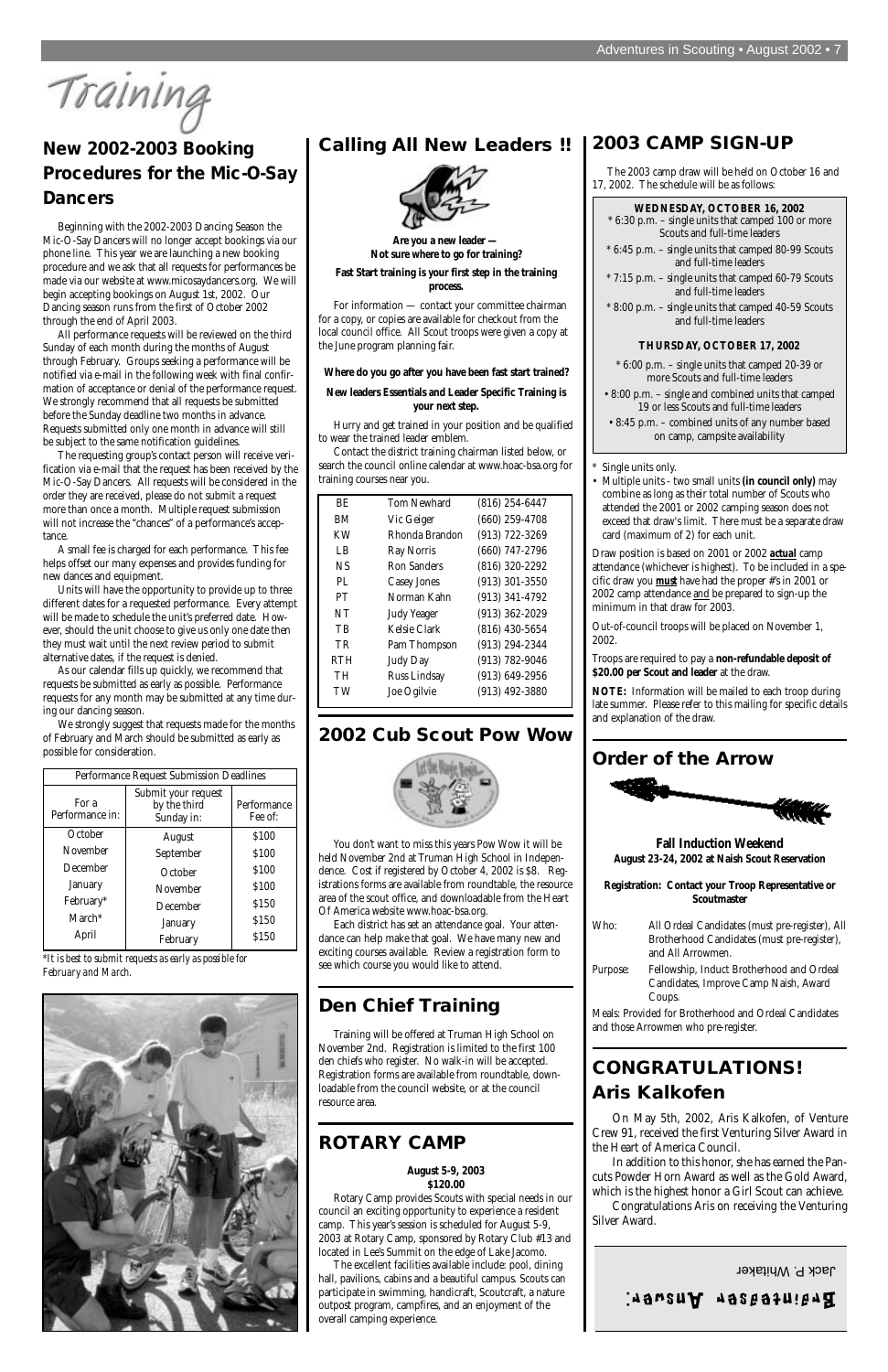cost to your units. Information regarding these items and other recruitment tools is available through your program planning packets distributed in June. These materials are also available at the Scout Office. We will be scheduling Boy Talks for any and every Pack interested in having one done. Please contact *Cortland Bolles at 800.776.1110 x118 or cbolles@bsamail.org* for more information.

Also keep in mind that the Annual Popcorn Sale is coming up. This is a great opportunity for your units to earn a great deal of money they can put toward operating costs for the next year. Every unit is invited to participate in this fundraiser. Information was available through the Program Fair and will be available at any time through Twyla Beinhorn, Popcorn Chair, or Cortland Bolles. Training for the Popcorn Sale will be held on Thursday, August 15 at 7:00 PM at Wallace Park in Paola in conjunction with the Annual District Picnic. **Remember, if a leader from your unit attends training, that unit will receive \$0.32 of every \$1.00 of popcorn sold instead of on \$0.30 of each dollar.** Signups will be available during the summer and at future Roundtables.

#### **Annual Business Meeting and Election**

On October 10, 2002 at 6:00 PM at Beethoven's Restaurant in Paola, Twin

Rivers District will hold its Annual Business Meeting. Elections of District Chair and Members-at-Large of the District Committee will take place at this time. All voting

#### **August**

- **8** District Committee Meeting 6:00 PM; Beethoven's, Paola, KS
- **15** District Picnic/Roundtable 7:00 PM; Wallace Park, Paola, KS

#### **September**

- **5** Health & Safety Training 6:30 PM; 1st United Methodist, Paola, KS
- **5** Roundtable 7:30 PM; 1st United Methodist, Paola, KS
- **5** OA Chapter 4 Meeting 7:30 PM; 1st United Methodist, Paola, KS
- **12** District Committee Meeting 6:00 PM; Beethoven's, Paola, KS
- **18** New Leader Essentials Time and Place, TBA
- **19** District Commissioner Meeting 7:00 PM; Grace Episcopal; Ottawa, KS
- **21** Basic Leader Training Time and Place, TBA

## **Calendar of Events American Treasures**

On June 3-7 at North Lake Park in Garnett, KS, Twin Rivers held its Day Camp. About 76 boys had the opportunity to attend Day Camp and they had a great time! From setting up some cool looking den homes the weekend before Camp started to the family BBQ on the last night, our Cubs were not disappointed because they each had a great time. They got the chance to participate in activities ranging from BB guns to go-cart racing to fishing to moviemaking just to name a few. Each day, those boys came in with wide eyes and huge expectations of fun and awesome activities and they got it.

Win Rivers

In order to make sure those boys had a wonderful time, there is a lot of work that must go on behind the scenes to make sure it happens. A Huge Thank You needs to go out to Rich "Little Dog" Trabucco, Glen "Big Dog" Sharp and Jane Trabucco for their effort and energy over the past months to make things so successful again this summer! In addition to them, this summer's staff was extraordinary, tending to the boys needs at every turn in their areas or being there to help out if needed. Thanks to the staff for taking time out of their schedules for your Cub Scouts. Finally, if not for the walking leaders who were willing to spend time with their boys, many Cubs would not have had the fun they did! Thanks to everyone for their dedication to Day Camp and their energy in making it so successful this year.

As you look back with your Cub Scouts over Day Camp this year, just ask them how much fun and they will definitely tell you! They will have tons of stories to share about things like "Who Let the Dogs Out" or Buddy not wearing his hat or seeing fire trucks and police cars or "T-Bone did it!" Make sure your ask them about it. If you don't know what some of the sayings mean or what they are talking about, make sure you come out next summer so you can know what your boys are doing Day Camp. They may bring home things they build or targets they shoot but the best way to know who your Cubs are with and what they are doing is to come out yourself and be part of the fun and games! Take a look at these pictures and you can get a small taste of the fun at Day Camp.

Next year, we are looking for even better things! Day Camp next year will be held from June 2-6 so get this on your calendar **NOW!** Plan on being out with your Cub Scout during this week. It is a great chance to see your Cubs grow and have a good time as well as get to know kids from other Pack throughout our district. You can share ideas on being successful within your Packs and enjoy the friendship of many parents and leaders just like yourself. If you want to be a part of this awesome time, contact *Cortland Bolles at 800.776.1110 x118 or cbolles@bsamail.org*.



#### **District Roster**

**District Chairman: District Commissioner: Activities Chair: Advancement Chair: Camping Chair: Endowment Chair: Public Relations Chair: Roundtable Commissioner (Boy Scouts): Roundtable Commissioners (Cub Scouts):** 

**Special Needs Coordinator: Training Co-Chairs:** 

| Jerry Wiesner  913.294.6642<br>John Berton  785.242.8294<br>Buddy Burris  785.867.3005<br>Curtis Gibson  913.898.4955  |
|------------------------------------------------------------------------------------------------------------------------|
| Richard Grant 913.755.3941<br>Ken Weide 785.448.5560<br>Cleon Rickel 785.242.4700                                      |
| Lynn Underwood  785.242.1264                                                                                           |
| Kathy Kierl 913.557.5869<br>Pam Thompson  913.294.2344<br>Pam Thompson 913.294.2344<br>Lawrence Dickinson 913.256.6809 |
| Pam Thompson 913.294.2344                                                                                              |

**District Executive:** Cortland Bolles . . . . . . . 800.776.1110 x118

members of the District, including Chartered Organization Representatives, are strongly encouraged to attend this very important meeting. If you wish to nominate somebody to the District Committee for any of these positions, please send those recommendations in writing to:

#### **Twin Rivers District Nominating Committee 10210 Holmes Road Kansas City, MO 64131**

Nominations may be given, in writing, to Richard Grant, Nominating Committee Chair, or Cortland Bolles. All nominations must be received in writing at least two (2) weeks prior to the District Election for proper consideration.

#### **Moving On**

We would like to thank Randy Moser for his hard work and dedication in serving for the past months as District Commissioner. He recently took a new job that will not allow him to serve as District Commissioner. This will be a tough loss as he has provided great leadership for the district. We wish him well with his new responsibilities and thank him for his efforts for so many years in Twin Rivers District.

John Berton will fill the role of District Commissioner that was left open by Randy. John has most recently served in the roles of Unit Commissioner and Assistant District Commissioner and will be a great fit to take over for Randy. A District Commissioner in the past, John will lend much experience and talent to recruiting and strengthening our Commissioner Staff.

#### **Computer Friendly**

As the Heart of America Council continues to increase the quality of its website, it becomes an increasingly useful tool to use in what you do within your units. You will find many different forms you use regularly including forms for Camperships, Tour Permits, Camping information, Unit Money-Earning Applications, and Awards to name just a few. You can also contact District Leadership and get previews of upcoming district events directly through the website by clicking on the Twin Rivers link. If you have not visited the website recently, please do so at *www.hoac-bsa.org* and you will find it to be a great tool.

### **Fall Into Success**

Once again, we will be concentrating on recruiting in the coming months. Try to begin early so you can bring more boys into your units early on in the year so they do not miss any of the awesome things you have planned for your Scouts. We will have flyers, posters and pamphlets among other items to distribute to potential Scouts at no

#### **Summer Days**

As the summer winds down and we prepare to get ready for school or go back to work more regularly, take a few moments to reflect on the fun and excitement of the Scouting program over the past months. We have been able to watch Scouts grow, from shooting their first BB gun to finishing up requirements on a last merit badge needed for Eagle Scout and everything in between. Remember the smiles and excitement on Scouts faces when they have accomplished that goal or met that challenge. Remember the surprise on that boys face when he became part of OA or Mic-O-Say at Boy Scout Camp. As you look forward to the coming year, make sure to continue putting forth that same dedicated effort you do to ensure your boys are getting the best of Scouting you can give them. Make sure you work to reach as many boys as you can, young or old, in order to build Scouting into a continually more effective program. Hopefully everyone had an awesome time this summer and is looking forward to some great times ahead.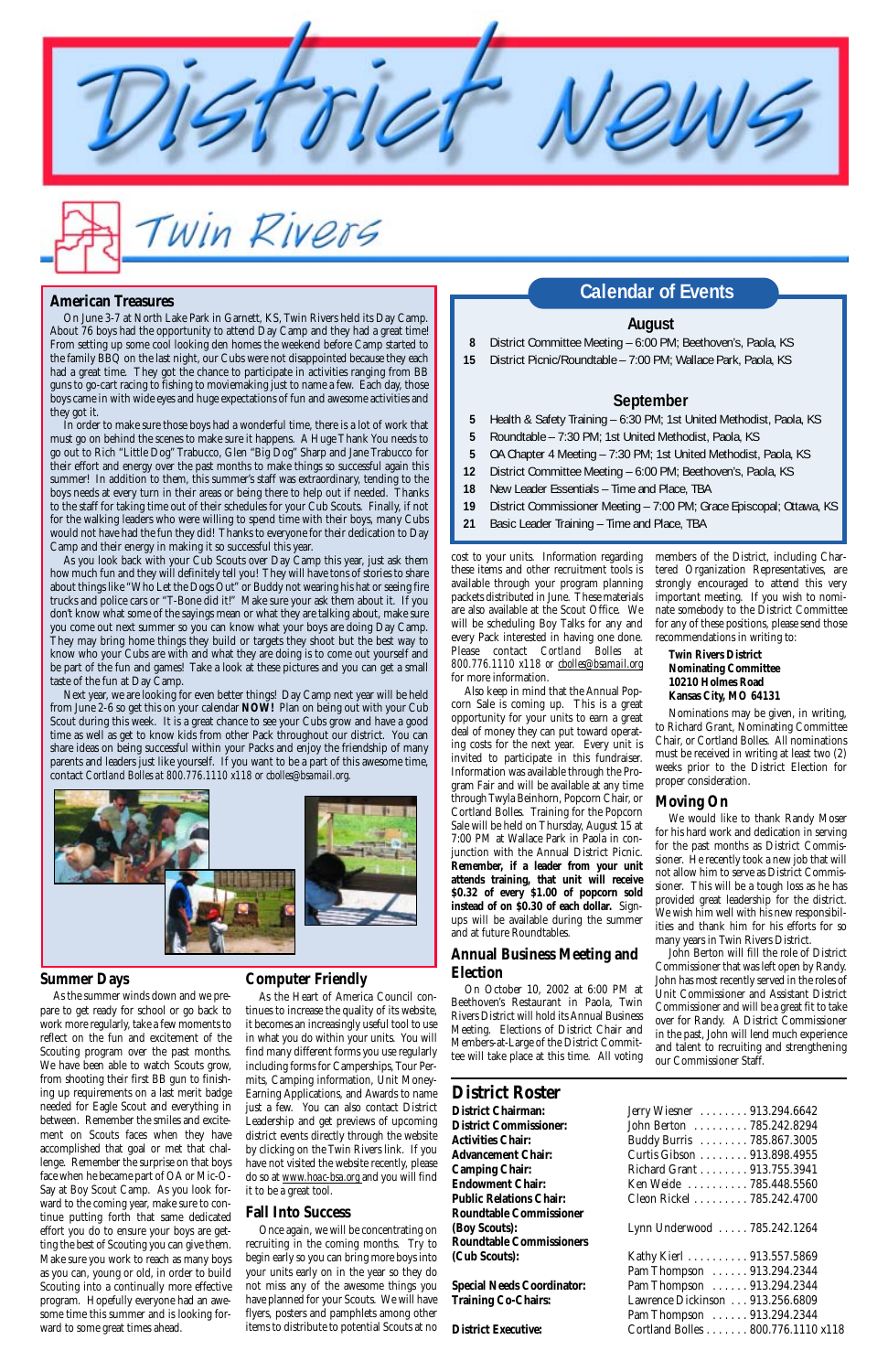

#### **Daycamp 2002 "American Treasures"**

Where do you start? Day Camp was awesome. Everyone enjoyed fantastic weather with a few toasty days at the end. But, the Fire Truck, ice cream, snow cones, and all the cooling water activities kept everyone cool. Yes, there was even a dunking tank, which was one of the highlights of each day. Who was it going to be? We want to send out an enormous Northern Tier Salute to our Day Camp Directors: Lorri Kearns, Dave Sultz, Gary Collins and all of their outstanding staff that made this a day camp for the history books. We just couldn't do it without them. What a great way to celebrate the wonderful program of Cub Scouting. Thank you to everyone for your participation in the 1st Annual Northern Tier Day Camp. You just can't have too much fun at camp. See you next year.



#### **Fall Round-Up Recruitment Season Is Here**

In June, your pack should have received their Program Planning Packet for the 2002 Fall Recruitment Year. The information that should have been included is the Fall Round Up Supply Form, Scheduled Important dates, and events coming up in the 2002/2003 event calendar, and much more.

If your unit has not signed up for your scheduled Fall Round Up Date, it is critical that your Fall Round Up Unit Contact call Regina Scarsella, District Fall Round Up Chairman at 913-268-3479 or Wendy Richardson, District Membership Chairman at 913-268-0103 or email at wendyr2192@earthlink.net to confirm your Fall Round Up date. This information is important so that we can assist your unit with any help needed for a successful recruitment year, and the opportunity to schedule Boy Talks at your schools.

For more information or questions please contact:

**Regina Scarsella**, District Fall Round Up Chairman 913 268-3479

**Wendy Richardson**, District Membership Chairman 913-268-0103 or email wendyr2192@earthlink.net

**Lisa Hayes**, District Executive 816-942- 9333 or email lhayes@bsamail.org

### **August SALUTES**

**This Month in the Eagle Salute Spotlight**

The Northern Tier District is proud to present our newest Eagles as of June: Michael Nicks and Jason Bahnson of Troop 93, Jason Bigler of Troop 299, Robert Maggart of

Troop 192, and Bryan Kokoruda of Troop 393. Yea Team! Congratulations to you all from your Northern Tier District Committee and the Heart of America Council. We Salute You!

#### **2002 Cub Mobile Derby**

As they say in Cub Scouts, " You can never have too much fun." Saturday, May 11 marked the 1st Annual Cubmobile Derby in the Northern Tier District. We had a blast. 47 Cub Scouts raced at mach speed in their Derby Cars. Thank you to Matt Love, Cubmobile Chairman for a fantastic day of racing, friendship, and lots of fun. Thank you to Gene Adams, Camping Chairman and Steve Springer, Activities Chairman for securing our great spot for the race at Heritage Park. Congratulations to our top speed racers of the day:

#### **CUB MOBILE DERBY BEARING CAR TOP RUNNERS**

Coming in at 16:75 secs. Patrick Luther of Pack 3493 17:56 secs. Caleb Cox of Pack 3302 18:15 secs. Jonathan Clark of Pack 3302

#### **CUB MOBILE DERBY**

**NON-BEARING CAR TOP RUNNERS** Coming in at 20:53 secs. William Kidd of Pack 3287 23:06 secs. Thomas Row of Pack 3287 25:75 secs. Luke Marx of Pack 3287

> **Boy Scout Training Coordinator**<br>Youth Protection and Safety **District Cub Scout Roundtable District Cub Scout District Boy Scout Roundtable District Boy Scout**

Congratulations to all contestants! What a day of great fun!





#### **Popcorn Sign-Up**

Can you believe it? Popcorn is just around the corner. Please use the sign up form in your Program Planning Packet to sign up your unit today. Remember, 32% of all sales go directly to your unit. Sign up will be available at all Roundtables and training will be available August 27th at the Heart of America Council Service Center. For questions and more information please contact *Lisa Hayes*, District Executive at 816-942-9333 ext. 172. I look forward to a popping great year for popcorn.

#### **August**

- **1** District Roundtable Located at Antioch Park Shelter #4. Dinner will begin at 6:30p.m.
- **8** District Commissioners Meeting 6:30 p.m. Community Covenant Church 7230 Quivera Rd
- **8** District Committee Meeting 7:30 p.m. Community Covenant Church 7230 Quivera Rd
- **15** District Eagle Board of Reviews 6:30 p.m. Church of Jesus Christ of Latter Day Saints 7845 Allman

#### **September**

- **5** District Roundtable Location TBA
- **10** New Leader Essentials Training Location TBA
- **10** Youth Protection Training Location TBA
- **12** District Commissioners Meeting 6:30 p.m. Community Covenant Church 7230 Quivera Rd
- **12** District Committee Meeting 7:30 p.m. Community Covenant Church 7230 Quivera Rd
- **17** Basic Adult Leader outdoor Orientation Training (For Den Leaders, Cubmasters and Outdoor Activities Chairman) Location TBA
- **17** Scoutmaster/Assistant Job Specific Training Location TBA
- **19** District Eagle Board of Reviews 6:30 p.m. Church of Jesus Christ of Latter Day Saints 7845 Allman
- **24** Scoutmaster/Assistant Job Specific Training Location TBA
- **27** Cuboree 2002 Located in Cub World at Camp Naish. Check in begins at 6:00p.m. in Cub World. You can now download the Cuboree 2002 Registration Packet by going to the hoac-bsa.org website, click on Northern Tier. For questions or more information please contact Phil Park, Cuboree Chairman at 913-831-3634.
- **28** Cuboree 2002 Located in Cub World at Camp Naish. Check out is from 4:00p.m. -5:00p.m. See you there.

### **Calendar of Events**

#### **KEEP THIS INFO CLOSE! IMPORTANT PHONE NUMBERS TO ANSWER YOUR QUESTIONS**

| <b>HOAC Website</b> | http://www/hoac-bsa.org |  |
|---------------------|-------------------------|--|
| <b>HOAC Fax</b>     | $(816)$ 942-8086        |  |
| <b>P.</b> P         | $\sqrt{24}$             |  |

**HOAC Fax** (816) 942-8086 **District Executive** Lisa Hayes . . . . . . . . (816) 942-9333 ext. 172 lhayes@bsamail.org **District Chairman** Skip Peavey . . . . . . . (913) 661-9999<br> **District Vice- Chairman** Bill Henderson . . . . (913) 268-6260 **District Vice- Chairman** Bill Henderson . . . . (913) 268-6260<br> **District Commissioner** Mark Warnick . . . . (913)-268-6260 **District Commissioner** Mark Warnick . . . . (913)-268-6260 **District Activities Chairman** Steve Springer . . . . . (913) 631-4215 **District Advancement Chairman** Judy Tuckness . . . . . (913) 268-9996 **District Camping Chairman** Gene Adams . . . . . . (913) 362-4509 **District Membership Chairman** Wendy Richardson . (913) 268-0103 **District Training Chairman** Judy Yeager . . . . . . . (913) 362-2029 **Cub Scout Training Coordinator** Dave Sultz . . . . . . . . (913)-381-7824<br>**Boy Scout Training Coordinator** John Forsyth . . . . . . (913)-341-5061 **Youth Protection and Safety** Judy Yeager . . . . . . . (913)-362-2029 **Training Registrar** Bob Wasser . . . . . . . (913)-631-2702 Lori Kearns . . . . . . . (913) 583-1011 Dave Sultz . . . . . . . . (913) 381-7824 **Commissioner** Mike Blinn . . . . . . . (913) 432-5446 **Ron Bonewits . . . . . (913) 631-2165 Venturing Roundtable Commissioner** Gordon Kauffman . . (913)-677-3080

#### **Camping Is Contagious**

We salute our fantastic camping program both at the Naish Reservation and the Bartle Reservation. It looks like everyone is having a great summer filled with fun, fellowship, and friends.





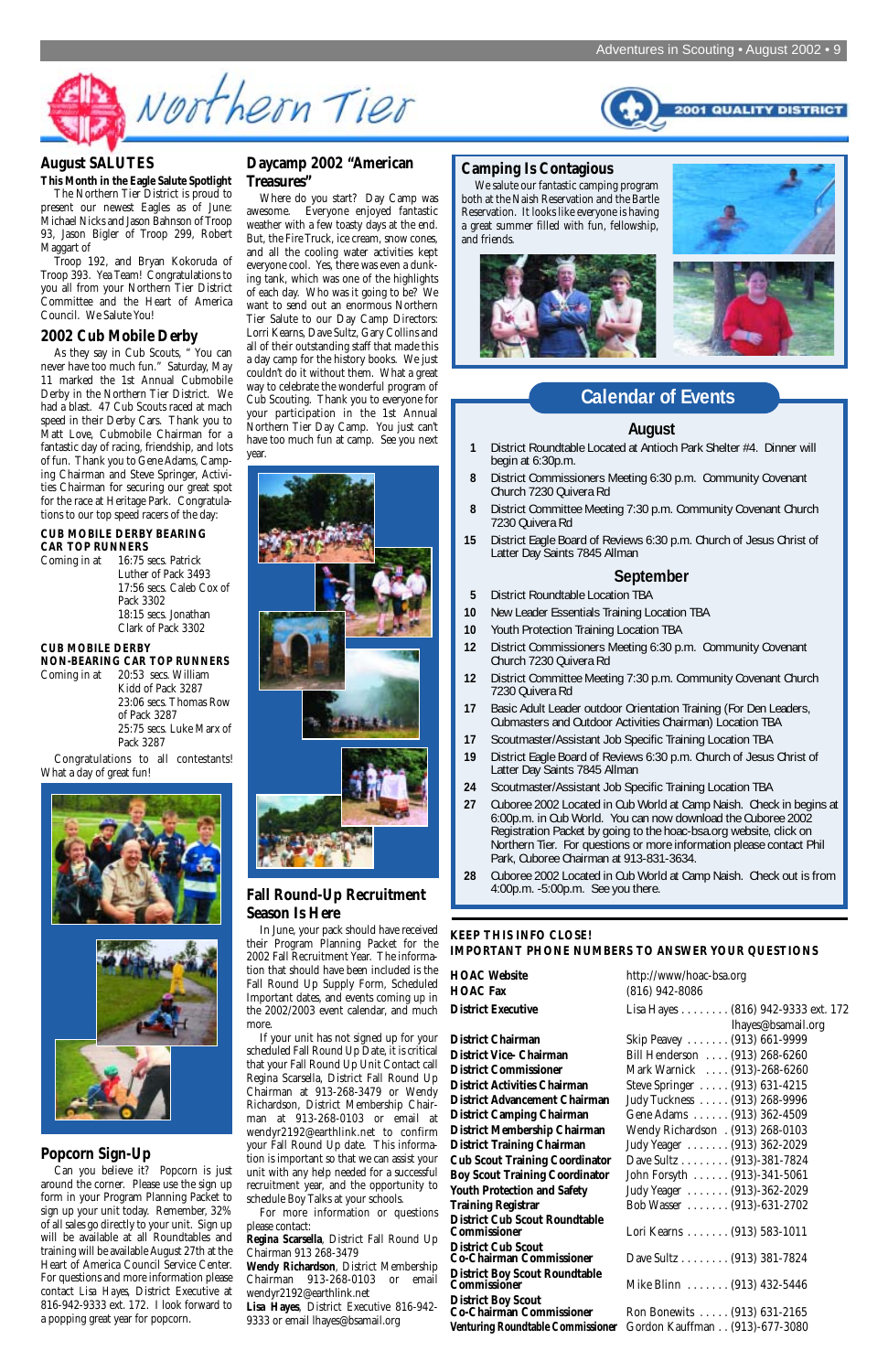Trailhead



Another great camping season has come and gone! I hope everyone had a great time. Day Camp was definitely a blast, and Webelos and Boy Scout Camp were hot, but full of good times. There's nothing like being out and enjoying nature.

#### **Friends of Scouting**

Thank you to everyone who gave to the Friends of Scouting campaign in 2002. Your generosity makes it possible to deliver a quality program to our youth. A big thanks goes out to all of our presenters:

Debra Howell, KimBerly Keyser, Greg Spies, Mark Pratt, Forrest Bolles, Scott Worsham, Pat Harvey, Marcia Contreras, Rusty Wooldridge, and Mike Schopper.

If you haven't already signed up your unit for your 2003 FOS presentation, now is the time. You can sign up at Roundtable, or contact this year's chair, *Greg Spies* at 913-338- 4354, or *Rob Gilkerson* at the Council Service Center at 816-942-9333.

#### **Day Camp**

This year's Trailhead Day Camp was a tremendous success. Held out at Camp Naish, approximately 420 Cub Scouts enjoyed special noontime treats such as making homemade rootbeer and chocolate sundaes.

Thank You to all the volunteers who this camp a success.

### **Fall Round-Up Information**

It's that time of year again. It's time for our fall recruitment. Summer is winding down and everyone is heading back to school. Let's get our Scouting year started on the right foot.

We have a great new recognition this year for any boys who join in the fall. If your Pack has their recruitment night in August and has their applications turned in by the September roundtable, the new boys will receive a Chief's and Scouting t-shirt. The same goes for Packs who have their sign up night in September and get their applications turned in by the October roundtable.

At the August Roundtable, you will need to provide (if not already provided to your District Executive):

- The Fall Round-Up coordinator for your Pack
- The date for your Round-Up
- recruitment and sign-up night
- The date for your school's registration/open house where flyers will be provided ahead of time

For questions or more information, please contact our Fall Round-Up Chairman *Barbara Spellman* at (913) 894-9229, or *Rob Gilkerson* at the Council Service Center at (816) 942- 9333.

#### **Upcoming Events**

Tiger Cub Day at the Zoo – The entire pack is invited to participate in the day's events, including picture taking, Halloween trick-or-treating, and lots more. Information will be provided, as time gets closer. Can't wait to see you at the Swope Park Kansas City Zoo.

Fall Camporee – October 18-20, 2002. Location TBA

#### **August**

- **1** Roundtable at Village Presbyterian Education Center 99th and Mission Rd. 7:00 p.m.
- **8** District Commissioner Mtg at Rolling Hills Presbyterian 93rd and Nall 7:00 p.m.
- **15** Eagle Board of Review LDS Church (130th and Wornall) 6:30 p.m.
- **15** Youth Protection Training LDS Church (130th and Wornall) 7:00 p.m.
- **21** District Committee Mtg at Rolling Hills Presbyterian 93rd and Nall 6:30 p.m.
- **23-24** Order of the Arrow Induction Weekend

#### **September**

for one of these positions, please send our recommendation to<sup>.</sup>

- **2** Labor Day Council Service Center Closed
- **5** Roundtable at Village Presbyterian Education Center 99th and Mission Rd. 7:00 p.m.
- **12** District Commissioner Mtg at Rolling Hills Presbyterian 93rd and Nall 7:00 p.m.
- **13-14** Order of the Arrow Fall Fellowship
- **18** District Committee Mtg at Rolling Hills Presbyterian 93rd and Nall 6:30 p.m.
- **19** Eagle Board of Review LDS Church (130th and Wornall) 6:30 p.m.
- **19** Youth Protection Training LDS Church (130th and Wornall) 7:00 p.m.
- **25** Popcorn Show 'n Sell orders due

### **Calendar of Events**

#### **KEEP THIS INFO CLOSE IMPORTANT PHONE NUMBERS TO ANSWER YOUR QUESTIONS**

**District Chair** . **District Vice-Chair District Commissioner Program Chairman Activities Co-Chairs** 

**Membership Chair Advancement Chair Camping Chair Training Chair Venturing Boy Scout Roundtable Cub Scout Roundtable District Executive District Director** 1

| Sam Colville  (913) 648-7272           |
|----------------------------------------|
|                                        |
| Forrest Bolles (913) 438-3637          |
| Marc Elkins (913) 897-2857             |
| Dave Gurwell  (913) 381-3928           |
| Rusty Wooldridge  (913) 648-6748       |
| Barb Spellman  (913) 894-9229          |
|                                        |
| Chuck Even (913) 649-3836              |
| Russ Lindsay (913) 649-2956            |
|                                        |
|                                        |
| Louis Rinke (913) 897-4775             |
| Rob Gilkerson  (816) 942-9333 ext: 178 |
| Roger Hoyt  (816) 942-9333 ext: 146    |
|                                        |





*Campers cool off with a little help from the fire department at the Trailhead District Day Camp held out at Camp Naish.*

### **Raytown Historical Society Museum**

YVOODVY

If you are looking for an educational and fun activity for your unit, you don't have to look much further. The Raytown Historical Society Museum would inform your pack or troop the details and history of the making of a town, and allow them to explore original, in tact, buildings from the beginning. You will learn all about the "big idea," the hardships, and the folklore that went into making Raytown what it is today. Located on the Oregon and Santa Fe Trail at 9705 East 63rd Street, Raytown, Missouri. Admission is free, so call to make a reservation at 816-353- 5033.

### **Fall Round-Up BBQ**

On August 4th at 10:00 a.m., all unit leaders are invited to attend an informational meeting on Fall Roundup. The location will be announced later.

(Only adult leadership please!)

### **Day Camp Sucess**

The 2001 Thunderbird District Day Camp was a big success! Many thanks go out to Kay Duncan and Verna Ashcraft, and all those involved in making this

year's camp one to remember.

### **District Annual Business Meeting & Election**

The Thunderbird District will be holding its Annual Business meeting and Election on Thursday, October 11th, 2001 at 7:00 pm. Election of District Chairman, District Vice-Chairman, and Membersat-Large for the District will be held. If you would like to nominate someone

**Thunderbird District Nominating Committee Chairman 10210 Holmes Rd**

#### **Kansas City, MO 64131**

Nominations must be received two weeks prior to the meeting to be considered.

### **2002 Thunderbird District Committee**

| <b>Chairman</b>           |                               |              |
|---------------------------|-------------------------------|--------------|
| <b>Commissioner</b>       | Larry Overfield  816-737-6100 |              |
| <b>Vice-Chairman</b>      |                               |              |
| <b>Activities</b>         | Brent Worley  816-941-8441    |              |
| <b>Advancement</b>        |                               |              |
| Camping                   |                               |              |
| <b>Membership</b>         |                               |              |
| <b>Special Needs</b>      |                               |              |
| <b>Training</b>           |                               |              |
| <b>Relationships</b>      |                               |              |
| <b>Venturing</b>          | Roger Mantony  816-887-3004   |              |
| <b>District Director</b>  |                               |              |
|                           |                               | 816-942-9333 |
| <b>District Executive</b> |                               |              |
|                           |                               | 816-942-9333 |

#### **August**

**1** District Roundtable, First Baptist Church of Raytown-7:30pm,



Merit Badge Counselor Orientation, Eagle Service Project Review

- **20** Commissioner Meeting, Council Service Center-7:30pm
- **22** District Committee Meeting-7pm, Our Lady of Presentation Catholic Church, Lee's Summit, MO

### **September**

- **3** District Roundtable-7:30pm, Youth Protection-7pm, Eagle Service Project Seminar, Merit Badge Counselor Orientation, First Baptist Church of Raytown
- **7** New Leader Essentials 9am-11am, Cub Scout Leader Specific Training 12 Noon
- **10** Commissioner Service Meeting-7:30pm, Council Service Center
- **13** Den Chief Training 9am-4pm
- **21** Scoutmaster Specific Training 8am-5pm

**Calendar of Events**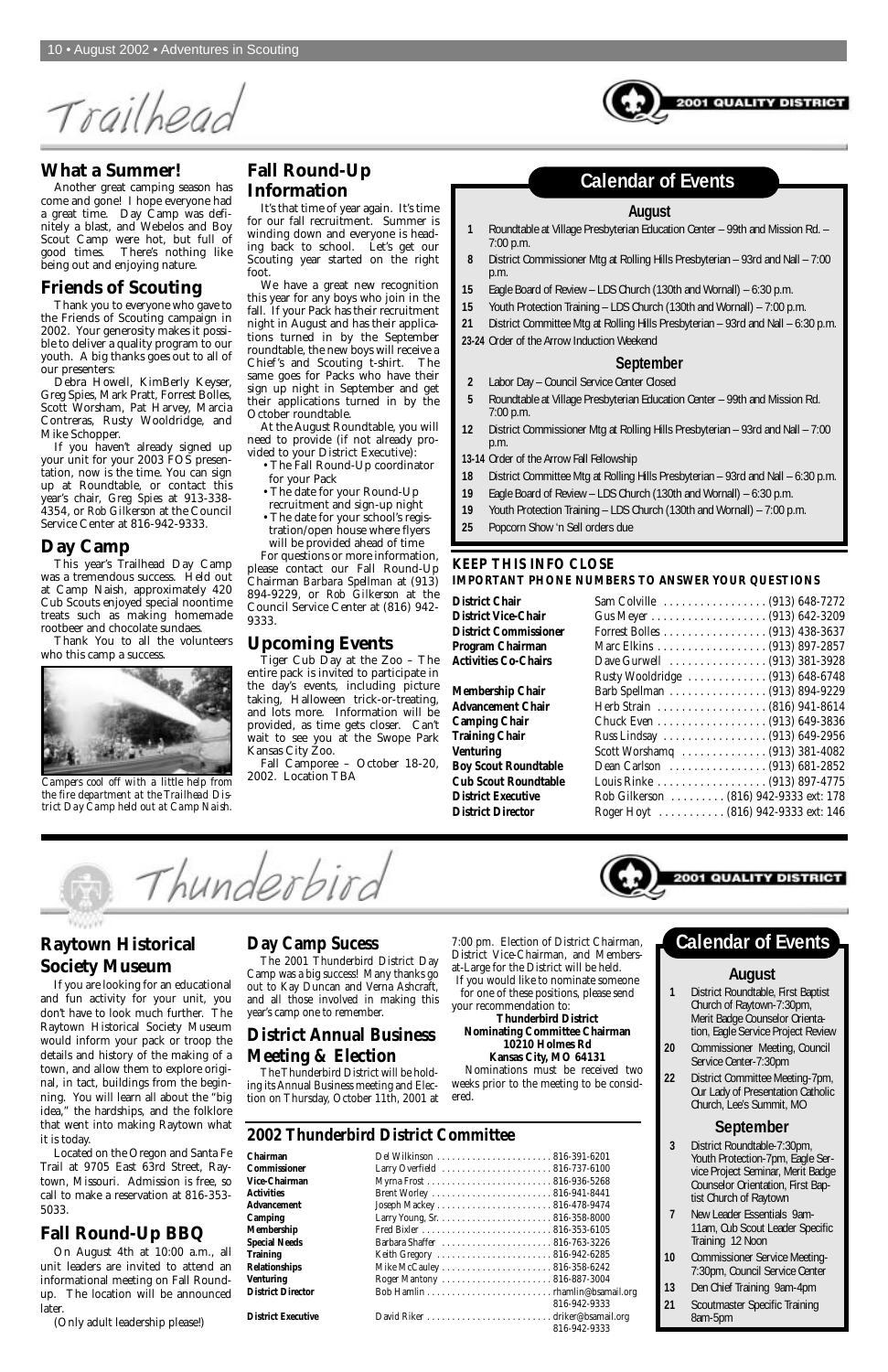**QUALITY DISTRICT** 

Pelathe

### **2002 John Hadl Boy Scout Classic Golf Tournament**

**Monday, August 19th, 2002 Lawrence Country Club**

Please consider sponsoring and/or playing in the 2002 John Hadl Boy Scout Classic Golf Tournament.

This is a growing Lawrence tradition, and in its 13th year, continues to generate funds to enrich the Scouting experience for many fine young men in Lawrence and Douglas County.

#### **Proceeds go directly to the Boy Scouts of Douglas County.**

Because of fundraising blackout rules, the tournament has only a limited time to promote and bring in the funds necessary to provide a complete Scouting program to over 1,400 Scouts in the area. So please mark your calendars now for the August 19th date, and contact *Curtis Neal Harris*, Pelathe District Executive, (785) 832-1683 to sign up. **See you Monday, August 19th at**

**LCC!**

### **2002 Pelathe Boy Scout Extravaganza**

On August 17th all Pelathe Cub Scout Packs, Boy Scout Troops and, Venturing Crews are encouraged to set up a unit demonstration for the public and fellow Scouts.

This event will be well publicized in our communities, including a Scouting proclamation in front of the Lawrence City Commission in August.

The event also allows your unit to actively recruit new and interested scouts, by providing an exciting demonstration at the Extravaganza you will surely catch the eye of boys interested in joining.

For more information please contact Pelathe District Membership Chairman *Joe Yurek* at (785) 832-0969. **August**

- **1** 6:30 PM, Commissioner's Meeting, 1st Christian Church, 10th and Kentucky
- **1** 7:30 PM, August Roundtable, 1st Christian Church, 10th and Kentucky
- **1** 7:30 PM, OA Chapter 2 Meeting, 1st Christian Church, 10th and Kentucky
- **8** 7:00 PM, Membership Committee Meeting, Landplan Engineering
- **15** 7:00 PM, District Committee Meeting, Landplan Engineering
- **17** Extravaganza
- **19** 11:30 AM John Hadl Boy Scout Golf Classic, Lawrence Country Club

#### **September**

- **5** 6:30 PM, Commissioner s Meeting, 1st Christian Church, 10th and Kentucky
- **5** 7:30 PM, August Roundtable, 1st Christian Church, 10th and Kentucky
- **5** 7:30 PM, OA Chapter 2 Meeting, 1st Christian Church, 10th and Kentucky
- **5** 8:00 PM, Youth Protection Training, 1st Christian Church, 10th and Kentucky
- **12** 7:00 PM, Membership Committee Meeting, Landplan Engineering
- **19** 7:00 PM, District Committee Meeting, Landplan Engineering
- **20-22** Webelos Woods, To Be Announced

### **2002 Pelathe Distri**

### **Calendar of Events**

|                                 | 2002 Pelathe District Committee Email     |
|---------------------------------|-------------------------------------------|
| <b>District Chairman</b>        | Tom Sheely TSh3838@aol.com                |
| <b>Vice Chairman</b>            | John Frick jwmfrick@aol.com               |
| <b>District Commissioner</b>    | Ken Baldwin kjbaldwin@sunflower.com       |
| <b>Cub Scout Roundtable</b>     | Helen Clark hdclark50@aol.com             |
| <b>Boy Scout Roundtable</b>     | Tammy Barta tbarta@sunflower.com          |
| <b>Membership</b>               | Joe Yurek jyurek@earthlink.net            |
|                                 | Mark Stogsdill mstogs@sunflower.com       |
| <b>Activities</b>               | Mike McCurdy  mikemc@sunflower.com        |
| <b>Camping</b>                  | Pat Donahue phdhome@aol.com               |
| <b>Training</b>                 | Casey Jones casdixj@juno.com              |
| <b>Advancement</b>              | Keith Wood kwood@cjnetworks.com           |
| <b>Venturing</b>                | Joe King jeking@idir.net                  |
| Relationships                   | Frank Wright fwright@capfed.com           |
| <b>Scouts With Disabilities</b> | Wayne Deaver luvprn@sunflower.com         |
| <b>Communications</b>           | David Berkowitz bwlaw@sunflower.com       |
| <b>Order of the Arrow</b>       | Mike O'Connor michael.oconnor@guidant.com |
| <b>Family FOS Chair</b>         | Kip Grosshans kip@ku.edu                  |
| <b>NESA</b>                     | Allen Wiechert wiechert@ku.edu            |
| <b>District Executive</b>       | Curtis Neal Harris charris@bsamail.org    |



#### **Tiger Cubs at CLO**

*Pack 3072 participated in a community service day project at a house operated by the Community Living Opportunities organization of Lawrence. CLO provides housing and community opportunities to impaired individuals, and the Tiger Cubs seen here spent the morning planting flowers and cleaning up the flowerbeds. Tiger Cub Den Leader, Ken Peirce, led the group on this activity.* 



**Josh Cosgrove at Liberty Memorial** *Troop 0052, Eagle Scout Josh Cosgrove was one of only a few scouts chosen to participate in the Memorial Day Weekend celebration of the rededication of the Kansas City Liberty Memorial.*





**Frank Wright and Tripp Anderson at Tribal Feast**

*Taking a break from the workday and seen here soaking up some sun on Saturday, July 1st at Camp Bartle during the 2002 Tribe of Mic-O-Say Tribal Feast.*

### **2002 Fall Round-Up**

Well, it's that time again. Summer days are slowing down and fall is fast approaching. With fall comes the most important job of the Scouting movement, the recruitment of new boys into the Scouting family. The Pioneer Trails Membership Committee is ready, willing, and able to help your unit open it's doors and offer Scouting to hundreds of new and anticipating boys this year. Remember, most boys are pulled a thousand different directions these days and we need to ask the boys "first" to join Scouting. Please plan your school recruitment now, so you can have all your recruitment tools (flyers, yard signs, poster, etc…) early. Please call Matt, Roman, or Brian to help you do your boy talks, or for any other membership need we can help you with. Your school night for Scouting chairperson, Julie Hill, is committed to helping you grow Scouting and introduce more boys to "fun with a purpose". Julie can be reached at 816-361-3385.

### **2002 Camporee**

The 2002 Pioneer Trails Camporee is fast approaching. The date is set – October 11- 13, 2002. The theme is set – Lewis & Clark Corps Discovery, location to be announced. Are you set? Be sure to sign up your unit today, it's going to be a blast from the past! Call Michael Grimaldi at 816-363-7949 today!

#### **Training**

Pioneer Trails

EVERY BOY DESERVES A TRAINED LEADER. Think about those words. Our Scouts come to us to learn and grow in the ideals and values Scouting offers. How can leaders begin to teach these boys efficiently if they are not trained? The Pioneer Trails training team is committed to you and the volunteers, and we are ready to offer the most comprehensive, exciting and, dare we say, FUN training in the Heart of America Council. Call Norm Kahn today and get every single leader in your unit to commit to being a trained leader! Norm can be reached at 913-341-4792.

### **Family Friends of Scouting 2003**

Pioneer Trails did it again! Thanks to Steve Livingston and his great group of Family FOS presenters, the Family FOS Campaign was completed four months ago. Congratulations to everyone who made the campaign a success, especially all our great families and district supporters. We started early for 2002 and had a great year, so let's do the same in 2003 and have an even better year. Please plan for your Family presentation NOW and let Steve know when you would like to have a member of his all-star team come to your unit. Call Steve at 816- 395-2774.

### **2002 Day Camp**

You could search American Treasures and not find a better Day Camp for Cub Scouts. Veronica Vann and Lisa Kessler headed up a fantastic Day Camp experience. On behalf of all the Cub Scouts and their families, we would like to say thank you to all the volunteers who made it a success. Thank you also goes out to Knotts Elementary for being such a wonderful host. If your Pack missed out on Day Camp this year, don't let it happen again! You owe it to your boys to get out to Day Camp. If you would like to help out for 2003, please call Lisa Kessler at 816-333-9393 today!

### **Annual Business Meeting And Election**

The Pioneer Trails District will be holding its Annual Business Meeting and Election on Tuesday, October 8, 2002 at the VFW National Headquarters Building at 7:30 p.m. Election of District Chairman, District Vice-Chairman, and Members-at Large for the District will be held. If you would like to nominate someone for one of these positions, please send your recommendations to:

#### **Pioneer Trails District Nominating Committee Chairman 10210 Holmes Road Kansas City, MO 64131**

Nominations must be received in writing at least 2 weeks prior to District Election to be considered.

#### **August**

- **1** Roundtable
- **1** Order of the Arrow Chapter Meeting
- **2** Youth Protection Training
- **13** Commissioner's Meeting

**20** District Committee Meeting

**27** Fall Recruitment Training

### **September**

- **5** Roundtable
- **5** Order of the Arrow Chapter Meeting
- **6** Youth Protection
- **10** Commissioner's Meeting
- **17** District Committee Meeting
- **19** Fall Recruitment Turn in 1
- **19** Basic Leader Training
- **21** Basic Leader Training
- **26** Fall Recruitment Turn in 2
- **26** Basic Leader Training
- **28** Basic Leader Training

### **Calendar of Events**

See **Page 5** for Pioneer Trails Contact Information.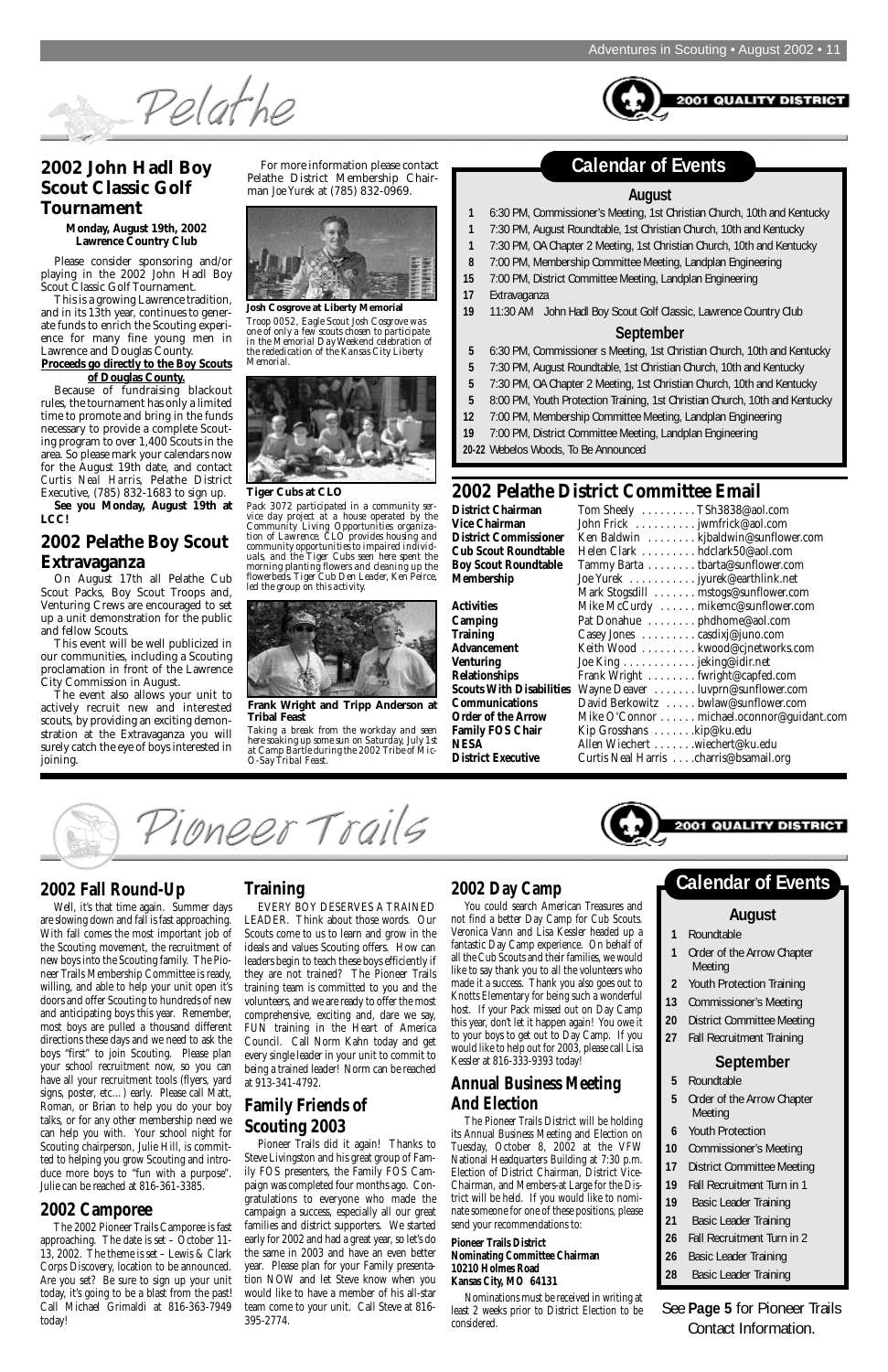

### **Popcorn! Popcorn! Popcorn!**

Is your scout unit ready to make some money, earn prizes, and have fun while doing so? Then your unit needs to sign up to sell popcorn in 2002! Popcorn sales begin Saturday, September 14th and end Sunday, November 3rd. Show N Sell is encouraged as a great way to show the product and sell it on the spot, not to mention, possibly increase your unit's sale by 57%. New to this year's selection is the addition of microwave kettle corn and a 3 way tin that includes a new flavor. Also this year, prizes will be awarded directly through Trails End, and online popcorn and prize ordering is available. To learn lots more, come to Blue Elk's district popcorn training on Friday, September 6th, or attend any other training in the Council to earn your 32% profit. For details, please call *Gordon Corcoran* at 816-796-3798 or *Frances Hunley* at 816-942-9333.

### **Fall Recruitment**

Calling ALL Blue Elk units! Who wants to increase the size of their cub scout packs, boy scout troops, or venture crews? Who wants to help influence the lives of more youth in the community? The answer should be you – and you should make plans now to attend the District School Night Orientation meeting on August 15th at 7:30 p.m. at the Bingham 7th Grade Center. Learn how to conduct a successful school night program for your unit, and what new and exciting methods are in place to bring more youth into Scouting. Blue Elk will be holding a preliminary briefing during the August Roundtable, with more detailed information discussed at the August 15th district meeting. Fall recruiting is one of the best ways to build your unit's numbers in both youth participation and adult leadership. Turn in your flyer order form early to allow ample production and planning time. All scouts recruited at school nights in August or September will receive a Kansas City Chiefs Scouting T-shirt. New member applications and fees must be turned in no later than the next month's Roundtable. Boy Scouts can earn a new Recruiter patch September through December by inviting, and successfully, getting friends to join. To learn more, please contact *Margaret Johnson*, Growth Chair at 816-373-8213, or the Council office at 816-942-9333. Make plans now and see the benefits that Fall recruiting can have for you!

## **Spend A Day In The Park**

**Who:** Blue Elk Cub Scout units

- **What:** A fun day of hiking, exploring, and learning nature craft ideas. Bring a sack lunch and spend a day in the park. Various hiking ideas will be available too. Bring your own balls, fishing gear, etc. Adults do need a fishing license.
- **When:** Saturday, August 24th, 2002 10am to 2pm
- **Where:** George Owens Nature Park The Day Camp place
- **Who to** Marie Benz at 816-373-4392
- **call:** Register as a den by August 18th – The cost is \$1.00 per boy prepaid

### **New Plan For Eagle Board of Reviews**

Eagle Boards of Review are now conducted at monthly Roundtable meetings. Please call Leonard Jones at (B) 816-471- 5584 or (H) 816-229-4690 at least two weeks before the Roundtable that you wish to have the Eagle Board of Review.

#### **2002 Pinewood Derby**

Blue Elk is making plans to hold a district-wide Pinewood Derby on September 21st, 2002. The event will be open to all Blue Elk units who wish to participate. The new SportsCity complex in Blue Springs will be host to the festivities. Be sure to watch for more information at the August and September Roundtables. For preliminary questions, please contact *Bill Boyce* at 816-229-4122, or *Frances Hunley* at 816-942-9333 ext. 183 or fhunley@bsamail.org. We hope to see you there!

### **Cub Olympics – The American Games**

The sun was shining – the kids were smiling – every scout was a winner at the 2002 Cub Olympics! Approximately 86 Cub Scouts took part in the friendly competition and all walked away with an award. Twenty-three 7 year olds, twentyeight 8 year olds, twelve 9 year olds, and twenty-three 10 year olds came out to give it all they had. Trophies were awarded for 1st, 2nd, and 3rd place overall winners and overall winners in each age group. Individual event awards were given to the cub having the highest score for one event in each age group. Each and every cub scout received a trophy or a ribbon. Events ranged from the softball throw to the 50 yard dash. Thank you to all the adult volunteers who helped organize and operate the event, especially Carl Grabiel and Dick Witt. Congratulations to Tiger Cub Cody Gregory of Pack 228, the overall winner of the Olympics!



*Cub Scouts working hard in the sit-up event.*

### **Blue Elk District Business Meeting and Election**

The Blue Elk district will be holding its Annual Business meeting and Election on Thursday, October 17th at 7:30pm. It will be held at the Bingham 7th Grade Center in the large classroom. The elections for District Chair, District Vice-Chairs, and Members-at-large for the district will be held at this time. If you would like to nominate someone for one of these positions, please send you're your recommendations to:

> **Heart of America Council Blue Elk District Nominating Committee Chair 10210 Holmes Road Kansas City, MO 64131**

### **Cub Scout Day Camp – Fun For All!**

Blue Elk once again celebrated a funfilled Cub Scout Day Camp. On average, 525 cub scouts participated each day in the activities at George Owens Nature Park in June. Highlights from the event include a new obstacle course, fun noontime activities, and great fishing success stories, just to name a few. A very heartfelt thank you goes out to all the camp staff, parents, and leaders for all of the hard work, planning, time, and energy that went into making this year's camp a success! Without you, this event would not be such a huge success and wonderful experience for the boys. A special thank you to Allen Fails, Camp Director, Zula Smith, Program Director, and Jody Van Wey, Support Director, for countless hours of hard work, patience, and creativity that was put into Day Camp. You truly did an outstanding job!

#### **August**

- **1** Cub Scout, Boy Scout, Venturing Leader Roundtable, Order of Arrow Chapter Meeting, Eagle Board of Reviews, 7:30pm, Bingham 7th Grade Center, 1716 S. Speck Road Independence, MO
- **8** Commissioner's Meeting, 7:30pm, Liberty Street Community of Christ Church, 416 N. Liberty Street Independence, MO
- **15** Fall Recruiting Meeting, 7:30pm, Bingham 7th Grade Center, 1716 S. Speck Road Independence, MO
- **24** A Day in the Park, 10:00am 2:00pm, George Owens Nature Park 1601 S. Speck Road, Independence, MO

#### **September**

- **5** Cub Scout, Boy Scout, Venturing Leader Roundtable, Order of Arrow Chapter Meeting, Eagle Board of Reviews, Merit Badge Counselor Training, Youth Protection Training, Fast Start Training, 7:30pm, Bingham 7th Grade Center, 1716 S. Speck Road Independence, MO
- **6** Blue Elk District Popcorn Training, Time and place TBA
- **10** New Leader Essentials, 7:30pm, Beacon Heights Community of Christ Church, 19402 E. Holke Rd., Independence, MO
- **12** Commissioner's Meeting, 7:30pm, Liberty Street Community of Christ Church, 416 N. Liberty Street Independence, MO
- **20-21** Webelos Leader Training, Friday starting at 6:00pm, Saturday starting at 8:00am, Beacon Heights Community of Christ Church, 19402 E. Holke Rd., Independence, MO
- **21** Blue Elk Pinewood Derby, 8:00am, SportsCity, 425 NE Wock Avenue, Blue Springs, MO
- **21** Scoutmaster and Assistant Scoutmaster Training, 8:00am 5:00pm, Beacon Heights Community of Christ Church, 19402 E. Holke Rd., Independence, MO
- **21** Boy Scout Junior Leader Training, 8:30am, Beacon Heights Community
- of Christ Church, 19402 E. Holke Rd., Independence, MO
- **21** Boy Scout Leader Supplemental Training, 8:30am 4:30pm, Beacon Heights Community of Christ Church, 19402 E. Holke Rd., Independence, MO
- **24** Troop Committee Training, 6:30pm 9:30pm, Beacon Heights Community of Christ Church, 19402 E. Holke Rd., Independence, MO

### **Calendar of Events**

#### **BLUE ELK 2002 DISTRICT LEADERSHIP**

| <b>District Chair:</b>           | Dr. David Rock B816-521-2700     |
|----------------------------------|----------------------------------|
| <b>District Commissioner:</b>    | Ron Karst H816-229-6381          |
| <b>Vice Chair of Operations:</b> | Ken Zelk B816-373-4800           |
| <b>Vice Chair of Program:</b>    | Marvin Sands H816-373-1212       |
| <b>Vice Chair of Hum.Res:</b>    | Aaron Guest B816-201-1038        |
| <b>Vice Chair of Finance:</b>    | Howard Sheehy  H816-373-6104     |
| Growth/ Membership Chair:        | Margaret Johnson H816-373-8213   |
| <b>Advancement Chair:</b>        | David Anderson  H816-358-4686    |
| <b>Training Chair:</b>           | Tom Newhard  H816-254-6447       |
| <b>District Director:</b>        | Britt Davis B816-942-9333x124    |
| <b>District Executive:</b>       | Frances Hunley B816-942-9333x183 |

**Britt Davis,** *jdavis@bsamail.org* **Frances Hunley,** *fhunley@bsamail.org*

*This cub scout got a real hands-on experience on the nature hike.*



*Stilts are fun for everyone!*



*Tom Newhard helps a young scout learn the art*



*Cub Pack 82 takes time out at Day Camp to smile for the camera.*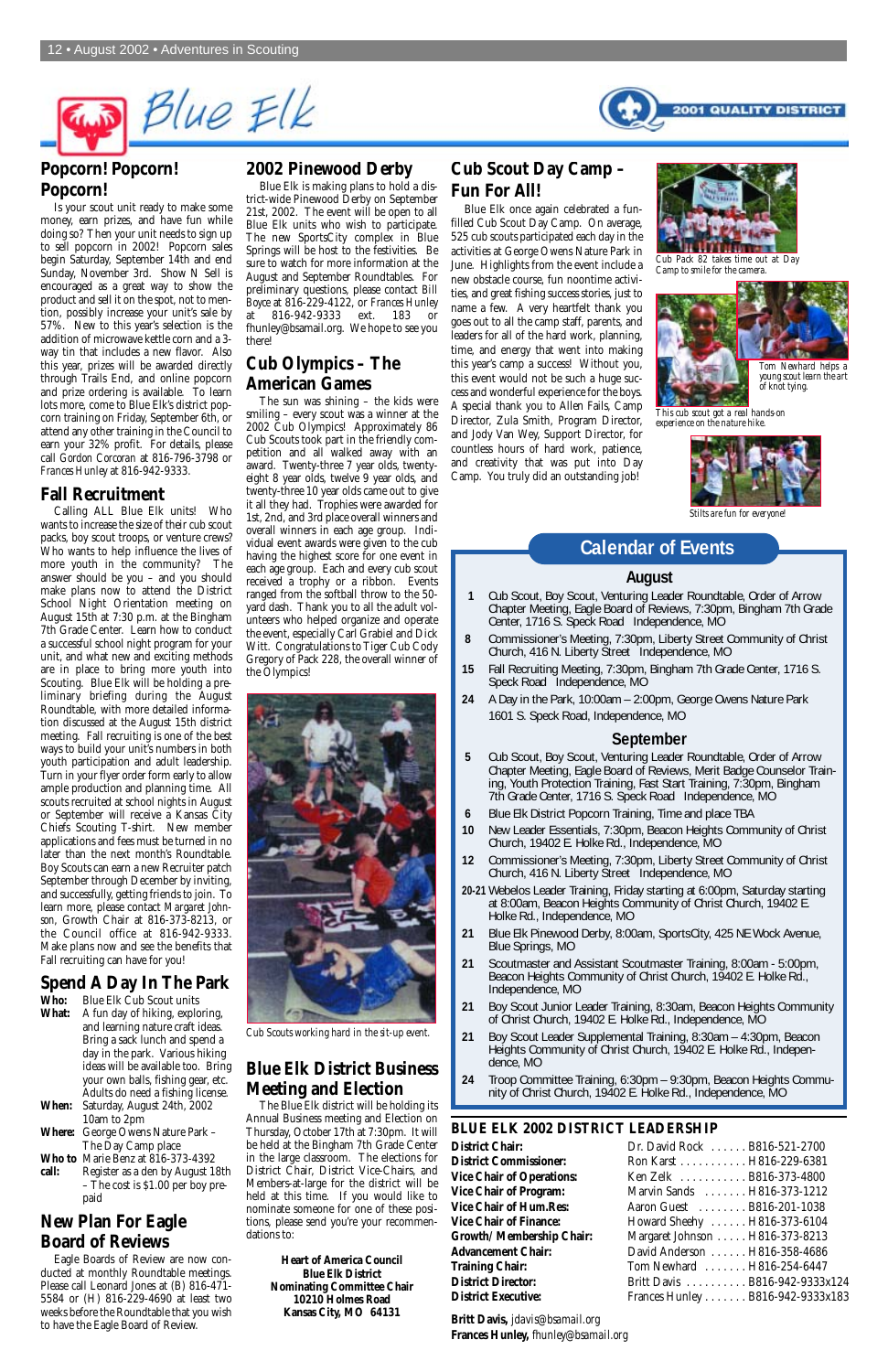**2001 QUALITY DISTRICT** 



### **Jim Chappell Boy Scout Golf Classic**

Weather interrupted our 2002 Golf Classic. We had a record number of golfers, 136, waiting for the thunderstorms to end. However, after the rain delay, the tournament was canceled and each golfer received a rain check to return to Paradise Pointe. Next years Golf Classic will be held on June 3rd at Paradise Pointe. Thank you to our sponsors of the tournament. They include:

### **Roundtable**

In September, roundtable will be held at the Hillside Christian Church located at 900 NE Vivion Road. A special thanks goes out to Keith Kaiser for heading up the Boy Scout side of roundtable for the past several years. GREAT JOB KEITH. Monique Antkowichz will be taking over as Boy Scout Roundtable Commissioner.

### **Family FOS**

Now is the time to start thinking about the new 2003 Friends of Scouting Campaign. Please be setting your unit's presentation date now and recruiting your FOS chair.

### **Day Camp**

A big thanks and a job well done go out to Daryl Lemasters, Ray Knappenberger and their staff. Once again, Day Camp was a great success. We hope that all had a good time. Before we know it, it will be time for the 2003 North Star Cub Scout Day Camp. Block out your calendars for June 9 – 13, 2003, and be on the lookout for more information.

### **Fall Camporee**

The 2002 North Star Fall Camporee will be held on October 18-20, 2002. The location will be the Kelsey Short Youth Camp at Smithville Lake. We hope to see everybody at the camporee this year. For more information contact either *Kenny Long* at 816-454-4318 or *Jason Scott* at 816-942-9333

### **Fall Round-Up**

Let's make this year's fall round up even better than the last. September is fall round-up month. We will be holding three orientation sessions to help you plan a great recruiting drive. Please make sure your unit is represented at the one closest to you. The orientation session will be held August 6th, 13th, and 20th. Check the calendar for the location nearest to you. If you have any questions, please call *Brian Blake* at 816- 746-7697.

#### **Training**

Our training staff is gearing up for terrific fall training courses. Youth Protection training and New Leader Essentials is offered at roundtables from September thru June. For more information, call *Ron Sanders* at 816-320-2292.

### **District Annual Business Meeting**

The North Star District Annual Business Meeting and Election of Officers will take place on Tuesday, October 8, 2002 – 7:30 p.m at:

The North Cross United Methodist Church, 1321 NE Vivion Road Kansas City, Missouri

Elections are for district chairman and district members-at-large. Any nominations for these positions must be received by September 15, 2002 and can be mailed to:

North Star District Nominating Committee Heart of America Council, BSA 10210 Holmes Road

Kansas City, Missouri 64131

#### **August**

- **1** District Roundtable, 7:30 p.m., Happy Rock Park, Gladstone
- **6** Fall Roundup Orientation, 7:30 p.m., Pine Ridge Presbyterian Church, 7600 NW Barry Rd
- **8** Commissioner Staff Meeting, 7:30 p.m., St. Luke's Presbyterian Church, 4301 NE Vivion
- **13** District Committee, 7:30 p.m., North Cross United Methodist Church, 1321 NE Vivian
- **13** Fall Roundup Orientation, 7:30 p.m., North Cross United Methodist Church, 1321 N Vivian
- **20** Fall Roundup Orientation, 7:30 p.m., Liberty United Methodist Church, 1001 Sunset

Well over 500 boys enjoyed a funfilled week of Day Camp during the last week of June. Cubs participated in activities such as archery, BBs, hiking, leatherwork, slingshots, nature and science studies, cooking, and more. Camp was a wonderful opportunity for the boys to be outdoors, learn, have fun, and get very muddy. Thanks to all the walking leaders who gave up their time to be with the Cubs at camp. Also a big thanks to all the staff that made this year's day camp possible. Lastly, a hearty salute to Jeff Wandtke, Jeff Turner, Dawn LaMaster, Susan Lux, and Eirene Shipley-Oliphant who from day one logged the hours and provided the leadership.

#### **September**

- **5** District Roundtable, 7:30 p.m., Hillside Christian Church, 900 NE Vivion OA Chapter Meeting @ Roundtable Youth Protection Training @ Roundtable Merit Badge Counselor Training @ Roundtable New Leader Essentials Training @ Roundtable
- **10** District Committee, 7:30 p.m. North Cross United Church, 1321 NE Vivion
- **12** Commissioner Staff Meeting, 7:30 p.m., St. Luke's Presbyterian Church, 4301 NE Vivion
- **19** Fall Round up Turn in, 7:00 p.m., North Cross United Church, 1321 NE Vivion
- **28** Basic Leader Training, 8:00 a.m., Hillside Christian Church, 900 NE Vivionommunity of Christ Church, 19402 E. Holke Rd., Independence, MO

### **Calendar of Events**

*North Star District Webelos Woods Chairman, Stephen Vaughn, hands out the trophy to the winning Webelos "Patrol" at the closing ceremony of this year's Webelos Woods.*

*Den Chiefs from Troop 301 enjoy the ceremonies with their Webelos at the North Star District Webelos Woods.*







### **2002 North Star District Committee**

| District Chairman            | Tom Lanio 816-454-5009                                                         |
|------------------------------|--------------------------------------------------------------------------------|
| <b>District Commissioner</b> | Russ Downing 816-587-2025                                                      |
| Activities                   | Byron Braamse 816-891-9269                                                     |
| Advancement                  | Craig Liljegren 816-453-7689                                                   |
| Camping                      | Jeff Cook 816-468-9232                                                         |
| FOS.                         | Bob DeGeorge 816-842-4848                                                      |
| <b>FOS Community</b>         | Brad Yates 816-421-8343                                                        |
| FOS Family                   | Jeff Cook 816-468-9232                                                         |
| Membership                   | Brian Blake 816-746-6797                                                       |
| NESA                         | Bob Whitaker 816-455-0021                                                      |
| Relationship                 | Tom Barzee 816-734-8386                                                        |
| Special Needs                | Colleen Chapman 816-453-0680                                                   |
| Training                     | Ron Sanders 816-320-2292                                                       |
| Youth Protection             | Joni Glenn 816-781-7666                                                        |
| <b>District Director</b>     | Steve Roberts 816-942-9333 ext 151                                             |
| Sr. District Executive       | sroberts@bsamail,org<br>Jason Scott 816-942-9333 ext 169<br>jscott@bsamail.org |

### **American Treasure, Day Camp 2002**

### **2002 Fall Recruiting**

As "Back to School" quickly approaches we need to keep in mind that it is an excellent opportunity to recruit youth. Please take advantage of the resources available to aid in conducting a successful school night. We have flyers, posters, new parent orientation guides, and your district executive (Jason Ballew, 816 942- 9333 x182). Your executive would love to visit schools and talk to the students about scouting.

### **2003 District Election**

Attention Chartered Organization Representatives and Members at Large, the annual district business meeting will be on October 15 at 7:00 PM. The meeting will take place at the Stanley Presbyterian Church, which is at 14895 Antioch Rd in Shawnee Mission. At this time the report of the nominating committee will be heard and the election will ensue.

- **8** Roundtable at 7:00 P.M., Dick's Sporting Goods in Olathe
- **13** District Committee Meeting at 7:00 P.M. Stanley Presbyterian Church
- **15** Eagle Board of Review

### **September**





- **5** Roundtable at 7:00 PM, Youth Protection Training available,
- **7** Venturing Training
- **12** Commissioner's Meeting at 7:30, MNU Library
- **17** District Committee Meeting at 7:00, Stanley Presbyterian Church
- **19** Eagle Board of Review
- **21** Cub Scout Leader Training

#### **KEEP THIS INFO CLOSE! IMPORTANT PHONE NUMBERS TO ANSWER YOUR QUESTIONS**

#### **District Chairman** Bill Cheek . . . . . . . . . . . . . . . . (913) 897-0309 **District Commissioner** Buzz Shepard . . . . . . . . . . . . . . (913) 829-1924 **District Vice-Chair** Mark Towster . . . . . . . . . . . . . . (913) 897-3094 **District Finance Chairman** Steven Geiger . . . . . . . . . . . . . . (913) 851-8552 **District Program Chairman** Jeff Wandtke . . . . . . . . . . . . . . (913) 764-8413 **District Activities** Gene Lamb . . . . . . . . . . . . . . . (913) 780-3431 **District Training Chairman** Judith Day . . . . . . . . . . . . . . . . (913) 782-9046 **hn Jones** . . . . . . . . . . . . . . . . (913) 897-5567 **District Membership Chairman** Nancy Chapman . . . . . . . . . . . (913) 829-0366 **District Advancement Chairman** Hal Schmidt . . . . . . . . . . . . . . (913) 897-2154 **Brandtable Commission Commission Commission Commission Commission Commission Commission Commission Commission Commission Commission Commission Commission Commission Commission Commission Commission Commission Commission C Cub Roundtable Commissioner** Paula Champion . . . . . . . . . . . (913) 764-9482

| <b>District Chairman</b>             | Bill Cheek  (913) 897-0309       |
|--------------------------------------|----------------------------------|
| <b>District Commissioner</b>         | Buzz Shepard (913) 829-1924      |
| <b>District Vice-Chair</b>           | Mark Towster (913) 897-3094      |
| <b>District Finance Chairman</b>     | Steven Geiger (913) 851-8552     |
| <b>District Program Chairman</b>     | Jeff Wandtke  (913) 764-8413     |
| <b>District Activities</b>           | Gene Lamb (913) 780-3431         |
| <b>District Training Chairman</b>    | Judith Day (913) 782-9046        |
| <b>District Camping Chairman</b>     | John Jones (913) 897-5567        |
| <b>District Membership Chairman</b>  | Nancy Chapman (913) 829-0366     |
| <b>District Advancement Chairman</b> | Hal Schmidt (913) 897-2154       |
| <b>BSA Roundtable Commissioner</b>   | Dave Weerts  (913) 829-1321      |
| <b>Cub Roundtable Commissioner</b>   | Paula Champion (913) 764-9482    |
| <b>District Executive</b>            | Jason Ballew (816) 942-9333 x182 |
|                                      |                                  |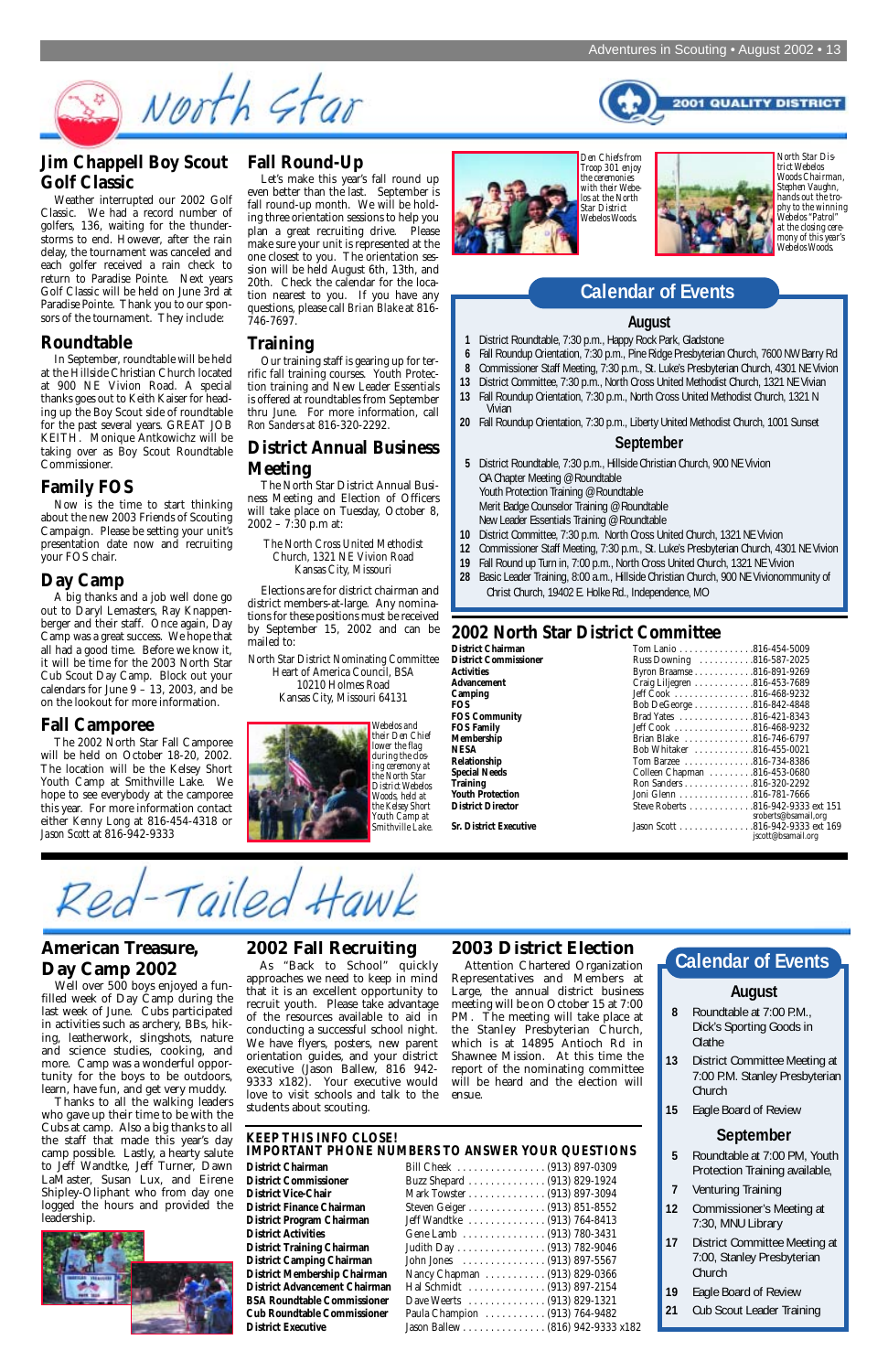Trails Wes

### **Training**

Trained leaders are the key to any good scouting program. As we begin the fall round-up, the focus of training for all new adult leaders must be a priority. The training courses are designed to give a new leader a good understanding of the scouting program and how to deliver the best program to the youth within the unit. For more information call *Joe Ogilivie*, Trails West District Training Chairman, at (913) 492-3880.

### **2002 American Treasures Day Camp**

A big thank you from all the Cub Scouts of the Trails West District to the outstanding staff at our first district day camp. The boys and leaders all had a great time taking part in the amazing program that was planned by

Camp Director Dee Creath and Program Director Jeanettee Maloy. The boys did things such as BB guns, Archery, Crafts and many more activities. Planning is now underway for the 2003 Day Camp!

### **Annual Business Meeting and Election**

The Trails West District will be holding its Annual Business Meeting and Election on October 8th 2002 at 8:00 p.m. Election of District Chairman, District Vice-Chairman, and Members-at –Large will be held. If you would like to nominate someone for one of these positions, Please send your recommendations to:

**Trails West District Nominating Committee Chairman 10210 Holmes Road Kansas City, Mo 64131**

Nominations must be received in writing at least two weeks prior to District Elections for them to be considered.

### **2002 Fall Round-Up**

It is time again. It seams like only yesterday we were working on spring round up. August is the best month of the year to get the message of scouting out, and to bring new youth into your scouting program. All packs and troops need to plan on having a roundup night at the end of August or the beginning of September. This year is going to be better than ever. We have a new round-up plan for the district, as well as the support of the Kansas City Chiefs. For more information call *Janice DeSalvo* at (913) 393-0005 or *Alan J Sanders* at (816) 942-9333.

#### **August**

- **1** Roundtable, Center of Grace, 520 S Harrison, Olathe, 7PM
- **15** Eagle Board of Review, Jesus Christ Church of LDS, 7845 Allman, Lenexa, 6:30PM

(Please arrive 15 min. early)

- **19** District Committee Meeting, Center of Grace, 520 S Harrison, Olathe, 7PM
- **20** District Commissioner Meeting, Center of Grace, 520 S Harrison, Olathe, 7PM
- **22** Merit Badge Counselor Training, New Leader Essentials, and Youth Protection Training location to be announced

001 QUALITY DISTRI

### **Calendar of Events**

**2001 QUALITY** 

### **Round-Up 2002**

Lone Bear District is looking forward to another great Fall Round-Up. Every pack and troop is expected to send a representative to the Clinton Scout Center on August 6th, 2002. Fall Round-Up training will begin promptly at 6:30 p.m. The Council Membership Committee has been working all year to put together a great membership plan for this fall. We will discuss roundup dates, locations and policies for your unit to be successful. Please bring your school and unit calendars to facilitate discussion. Any questions can be forwarded to *Nick Geinosky* at (800) 776-1110 or *Erika Collins* at (660) 747-2847.

### **Can You Sell Something?**

It's popcorn! Selling Trail's End Popcorn is an easy, risk-free way to raise money for the kids in your pack, troop, or crew. Attend training on how to run this fundraiser smoothly and earn an **extra 2% profit**. Questions? Or to sign up, please contact *Nick Geinosky* at (800 )776-1110.

### **American Treasures**

The Lone Bear District hosted nearly 100 American Treasures at Artesian Park in Clinton. Cub Scout Day Camp was a great success due to the hard work of John Hart, Frances Degan and their volunteers. Thanks guys!

### **District Committee Nomications Due**

District elections will be held on October 22nd at the Clinton Scout Center. Nominations are due to the Council Office, marked, Attention Nick Geinosky, by **October 8th, 2002**. Nominations can be mailed to:

Heart of America Council Attention: Nick Geinosky 10210 Holmes Rd. Kansas City, MO 64131

Or Faxed to: Nick Geinosky (816) 942-8086

#### **Fall Recruitment**

It's that time of the year again when we invite boys to become new Cub Scouts. Each Cub pack should plan a fall recruitment night. Please plan on having a booth set up at your school's first open house or PTA meeting of the fall semester. This year's plan is to have all school nights completed by the end of September. If you have any questions or would like to schedule a school night, please contact Grant Dealy at 1-800-776-1110.

### **Friends of Scouting**

It's time to start planning for the 2003 Family FOS campaign! Set aside a date in your unit's calendar for your 2003 family FOS presentation. It's never too early to set a date. Remember, the earlier we get started on the campaign, the quicker we can be done with it!

### **Cub Scout Day Camp**

This year's District Day Camp was held at Odessa Hills Camp Ground, and was a great success. Over 100 boys enjoyed the quality program that was put on by Carol Brooks and her staff. A special thank you

goes out to Carol, Camp Director, Edith Gray, Program Director, and the rest of the 2002 district day camp staff for ensuring a fun and safe 2002-day camp.

#### **Fall Camporee**

Troop 120 of Odessa is sponsoring the 2002 Fall Camporee. Information will be provided at the August and September Roundtables. A preliminary schedule was provided at the June program planning fair. It looks like Troop 120 has an unbelievable program planned, so don't miss out on the FUN!

#### **District Elections**

This years District Annual Business Meeting will be held on October 3, 2002 at a place to be determined. All nominations must be sent in writing to Tom Hodson,

Big Muddy's District Nominating Chairman, by September 19th, 2002, to be considered. There will be no exceptions made.

*Tom Hodson, PO Box 375 Wellington, MO 64097 (816) 934-8344*

### **Big Muddy District Manpower**

| Larry Maxwell H (816) 776-6003<br>Mac Rogers W (660) 352-6041<br>Mike Smith H (816) 240-8381<br>John Dickson H (816) 734-5690<br>Edward Gooseman H (816) 934-6316<br>Victor Greiger H (660) 259-4708<br>Grant Dealy H (816) 942-9333 |
|--------------------------------------------------------------------------------------------------------------------------------------------------------------------------------------------------------------------------------------|





Lone Bear

#### **August**

- **6** 7:00 p.m. District Round-up Training, Clinton Scout Center
- **24** District Commissioner & Committee Retreat, H. Roe Bartle Scout Reservation

### **September**

- **3** 6:30 p.m. Commissioner's Meeting, Clinton Scout Center
- **3** 7:30 p.m. Roundtable, Clinton Scout Center
- **9** 7:00 p.m., Popcorn Training
- **17** 6:30 p.m. District Committee Meeting

## **Calendar of Events**

#### **August**

- **6** Roundtable; Lexington United Methodist Church 7:30 p.m.
- **14** Commissioner's Meeting; Richmond 7:30 p.m.
- **15** District Committee Meeting; Lexington Inn 7:30 p.m.

#### **September**

- **3** Roundtable; Lexington United Methodist Church 7:30 p.m.
- **5** District Committee Meeting; Lexington Inn 7:30 p.m.
- **11** Commissioner's Meeting; Richmond 7:30 p.m.

### **Calendar of Events**

See **Page 5** for Trails West Contact Information.

### See **Page 5** for Lone Bear Contact Information.

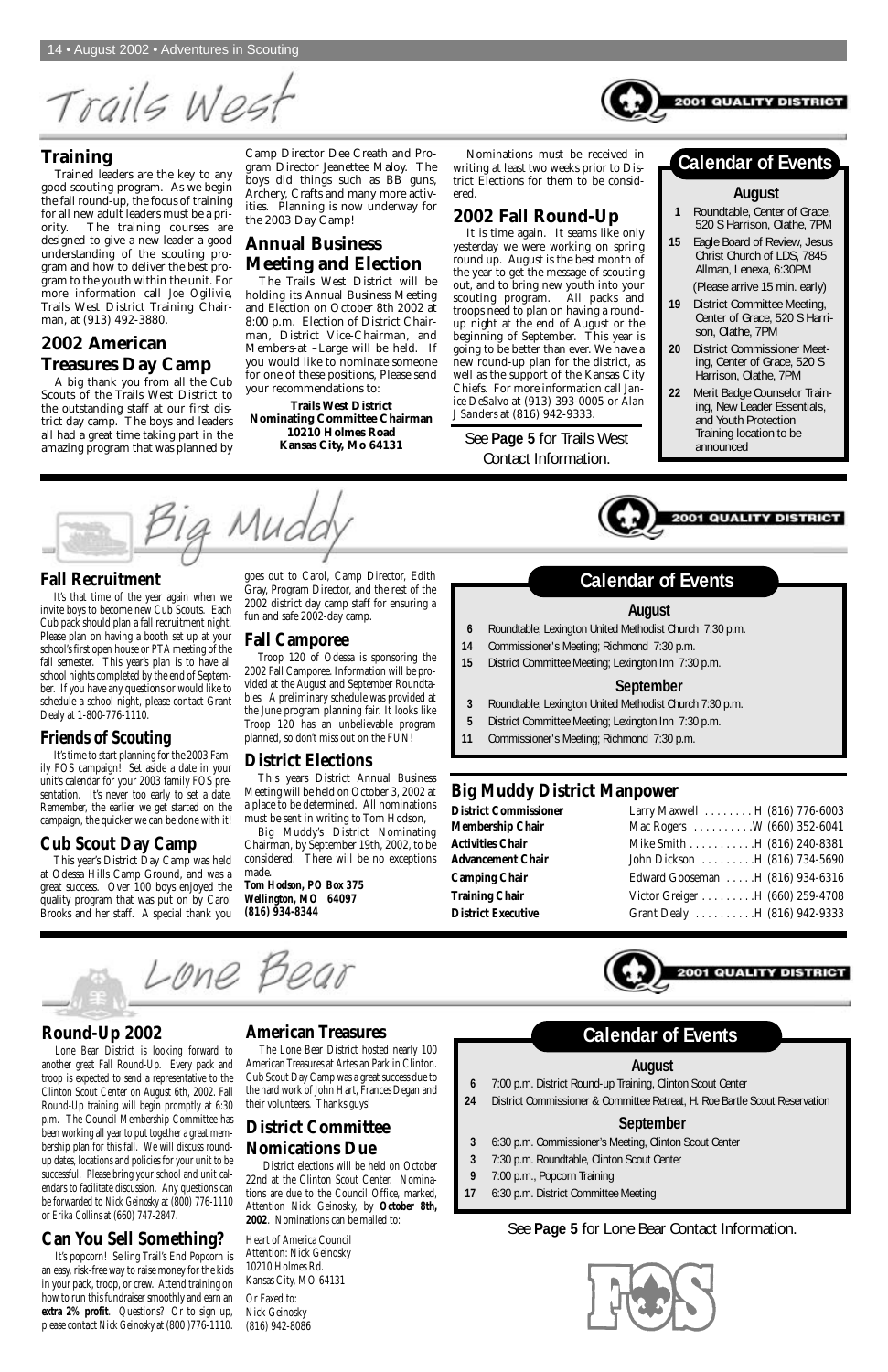

### **Fall 2002 Recruitment News**

Here is some information about the 2002 fall recruitment process.

The spring 2002 career interest survey results, from this past May/June, have been converted into an Excel database. We are currently preparing for fall surveys to be distributed to schools for the fall process. We will be contacting each post in regards to disbursement of this information to each advisor. We recommend that you decide on the First Meeting date as soon as possible, so that we all can prepare adequately for this event. We would like to stress to all posts that a 30-day advanced notice is needed for the Exploring Division to acquire labels for your mailings of your first meeting recruitment letter. This will allow us to accommodate everyone, so that we may fulfill all requests in a timely fashion. This will lead to a successful first meeting and fall recruitment.

More information will be sent out to all post advisors. If you have questions about fall recruitment, please call the Exploring Division at 816-942- 9333.

#### **First Meetings – Your Key to Success**

The beginning of the school year is upon us; it's time to start planning your post's First Meeting. For those of you who are new to Exploring, the

First Meeting is the kick-off for your post's recruitment efforts. Listed below is a suggested guideline to follow when planning your First Meeting.

**1).** Begin early! Try to schedule your First Meeting in mid-to-late September before you prospective Explorers get involved in too many other activities.

**2).** Make sure your get the Student Interest Survey results for your area. Your Exploring Executive should give them to you. Check the list of Explorer Post clusters to find out who your executive is.

**3).** Involve your post officers and other returning Explorers in your planning.

**4).** Prepare a schedule of the first three months of your post program. You will want to involve the new Explorers in planning the program after this.

**5).** Notify your Exploring Executive so that he/she can plan to attend.

**6).** Try to make your First Meeting as exciting and action-packed as possible. Remember, this is your chance to make a good first impression.

**7).** Make sure you have a young adult, who is interested in Exploring, fill out the roster at the First Meeting. **8).** Follow up with those youth that

could not attend and make sure they have the opportunity to join.

GOOD LUCK TO EVERONE ON A VERY SUCCESSFUL FIRST MEETING!

#### **K.C. at Night Alert**

Mark your calendars this year for November 8th, 2002. This will be the date for the 3rd Annual "Kansas City at Night". This event will be fun-filled, and all night long. We will be touring and visiting different sites and locations throughout Kansas City. We will open this event to the first 200 Explorers who sign-up.

More detailed information about "K. C. at Night" will be included in the upcoming issues of "Adventures in Scouting" and Exploring's "Life Choices". Additional information will be mailed to all Explorer Posts. With your help, we will continue to build this event into one of the strongest programs provided by the Heart of America Council. It's time to get excited!

### **Adult Exploring Training**

Training is being offered to any post that may be interested. This is an opportunity for all of your post's adults to be trained. This will allow everyone to be on the same page for this program year.

If you have any questions regarding training or would like to schedule a time for a training session, then please call *Adam Berthot* at 816-942-9333**.**

#### **2002 Charter Renewal Notice**

**2001 QUALITY DISTRICT** 

The 2002 charter renewal process is coming up fast. This is the time of the year that each chartered organization renews their membership with the Exploring Division at the Council Service Center. Adult and youth leadership is updated and all outstanding fees are paid.

The Exploring staff will be putting together 2002 renewal packets for each post. These packets will be available to the posts by September 1, 2002. We are asking that all posts complete the renewal paperwork by November 1, 2002. Almost all registered posts' renewal due date is at the end of December. This will allow a one-month leadtime for all Exploring paperwork to be completed by the end of the year (December 31, 2002). We must have this information turned in so that everyone is accounted for and will be insured for all post activities. Just remember that a twenty-dollar re-organization fee will be required to recharter your post. There is also the seven dollars per adult/youth fee for participants. Our recruited volunteer cluster chairs will be aiding in this process. This new structure should prompt a quicker and smoother process for us all.

| Exploring Director $\ldots \ldots \ldots (816)$ 942-9333 ext: 166  |  |  |
|--------------------------------------------------------------------|--|--|
| Exploring Executive (816) 942-9333 ext: 170                        |  |  |
| Exploring Executive $\ldots \ldots \ldots (816)$ 942-9333 ext: 177 |  |  |

**2001 QUALITY DISTRIC** 



### **Council Contacts:**

**Glen Steenberger Adam Berthot Emily Minear** 

### **Cub Day Camp**

An expression of thanks goes out to Bob Sixta (Day Camp Director), Sharon Thebo (Day Camp Program Director), and the enthusiastic staff they recruited for an excellent camping experience for over 250 Cub Scouts at Cub World during the week of June 24 – 28, 2002.

### **Nominating Committee**

### **Is Set To Convene**

The District Annual Business Meeting is scheduled for 7:00 p.m. on October 10, 2002 at BPU's Human Resource Training Building. At this meeting the nominating committee will present for approval the slate of officers and members at large who will serve on the District Committee. As stated in the bylaws of the Boy Scouts of America, nominations at the Annual Business Meeting are not accepted at the door. Therefore, we are seeking recommendations and nominations now. Nominations, recommendations, and suggestions for the District Chair, Vice Chair, and Members-at-Large must be received at least two weeks prior to the Annual Business Meeting. Please send all communication to the:

**Kaw District Nominating Committee 10210 Holmes Road Kansas City, MO 64131**

### **2002 Popcorn Sale Is A Few Months Away**

Every unit in the Kaw District, that has not yet signed up to sell popcorn, will receive a phone call during the month of August from the District Popcorn Committee. The purpose of the phone call will be to obtain the Unit Kernel's contact information.

## **Friends of Scouting**

I would like to extend a thank you to everyone who participated, supported and contributed to Friends of Scouting in 2002. Your generosity was greatly appreciated and will help the Heart of America Council provide a quality program for over 56,000 young people.

### **Fall Membership Recruitment Campaign**

Some traditions are too good to break! School Nights for Cub Scout Packs, and Open Houses for Boy Scout Troops and Venture Crews are prime examples of this statement. Every year units have the opportunity to recruit several youth and their families to join the ranks of Scouting. However, for this to happen successfully, unit leadership must plan the fall program and use it to attract youth and their families to join.

### **District Manpower**

| District Chairman            |  |
|------------------------------|--|
| <b>District Commissioner</b> |  |
| <b>FOS Chairman</b>          |  |
| Membership Chairman          |  |
| <b>Activities Chairman</b>   |  |
| Advancement Chairman         |  |
| <b>Camping Chairman</b>      |  |
| <b>Training Chairman</b>     |  |
| <b>District Executive</b>    |  |
|                              |  |

| <b>District Chairman</b>     |                                         |
|------------------------------|-----------------------------------------|
| <b>District Commissioner</b> | Randy Brown  (913) 758-3382             |
| <b>FOS Chairman</b>          |                                         |
| Membership Chairman          | Dan Hammond (913) 651-4885              |
| <b>Activities Chairman</b>   | Wayne Moody  (913) 788-9755             |
| <b>Advancement Chairman</b>  | Susan Rodgers (913) 772-0333            |
| <b>Camping Chairman</b>      | Robert Zahnter (913) 484-5131           |
| <b>Training Chairman</b>     | Rhonda Brandon (913) 722-3269           |
| <b>District Executive</b>    | Dusty Boatright (816) 942-9333 ext. 164 |

#### **August**

- **1** Cub/Boy Scout Leader Roundtable 7 p.m., Hollis Renewal Center, Bonner Springs, Kansas
- **8** District Committee Meeting 7 p.m., BPU, 300 N. 65th St., KC, Kansas
- **15** Commissioner Staff Meeting 7 p.m., Lansing High School, Lansing, Kansas



#### **September**

**5** Cub/Boy Scout Leader Roundtable 7 p.m., Clark Middle School, Bonner Springs, Kansas

Youth Protection Training

- **12** District Committee Meeting 7 p.m., BPU, 300 N. 65th St., KC, Kansas
- **19** Commissioner Staff Meeting 7 p.m., Lansing High School, Lansing, Kansas

# **Calendar of Events**